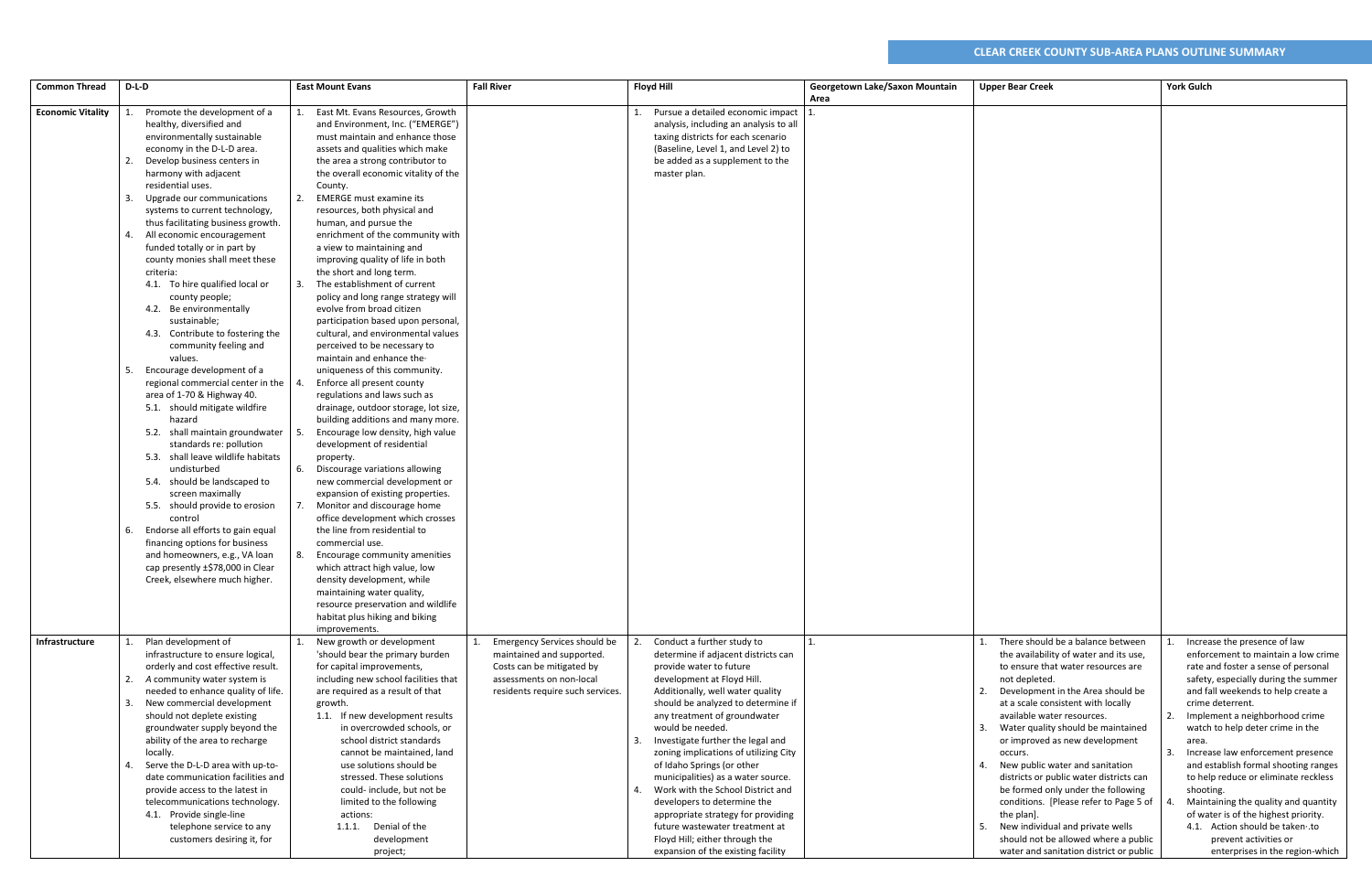| <b>Common Thread</b> | D-L-D                                                                                                                                                                                                                                                                                                                                                                                                      | <b>East Mount Evans</b>                                                                                                                                                                                                                                                                                                                                                                                                                                                                                                                                                                                                                                                                                                                                                                                                                                                                                                                                                                                                                                                                                                                                                                                                                                                                                                                                                                                                                                                                                                                                                                                                                                                                                                                                                                                                                                                                                 | <b>Fall River</b> | <b>Floyd Hill</b>                                                                                                                                                                                                                                                                                                                                                                                                                                                                                                                                                                                                                                                                                                                           | Georgetown Lake/Saxon Mountain<br>Area | <b>Upper Bear Creek</b>                                                                                                                                                                                                                                                                                                                                                                                                                                                                                                                                                                                                                                                                                                                                                                                                                                                                                                                                                                                                                                                                                                                                                                                                                                                                                                                                                                                                                                                                                                                                                                                                                                                                                                                                                                                                                                                                                                                                                                                                                  | <b>York Gulch</b>                                                                                                                                                                                                                                                                                                                                                                                                                                                                                                                                                                                                                                                                                                                                                                                                                                                                                                                                                                                                                                                                                                                                                                                                                                                                                                                                                                     |
|----------------------|------------------------------------------------------------------------------------------------------------------------------------------------------------------------------------------------------------------------------------------------------------------------------------------------------------------------------------------------------------------------------------------------------------|---------------------------------------------------------------------------------------------------------------------------------------------------------------------------------------------------------------------------------------------------------------------------------------------------------------------------------------------------------------------------------------------------------------------------------------------------------------------------------------------------------------------------------------------------------------------------------------------------------------------------------------------------------------------------------------------------------------------------------------------------------------------------------------------------------------------------------------------------------------------------------------------------------------------------------------------------------------------------------------------------------------------------------------------------------------------------------------------------------------------------------------------------------------------------------------------------------------------------------------------------------------------------------------------------------------------------------------------------------------------------------------------------------------------------------------------------------------------------------------------------------------------------------------------------------------------------------------------------------------------------------------------------------------------------------------------------------------------------------------------------------------------------------------------------------------------------------------------------------------------------------------------------------|-------------------|---------------------------------------------------------------------------------------------------------------------------------------------------------------------------------------------------------------------------------------------------------------------------------------------------------------------------------------------------------------------------------------------------------------------------------------------------------------------------------------------------------------------------------------------------------------------------------------------------------------------------------------------------------------------------------------------------------------------------------------------|----------------------------------------|------------------------------------------------------------------------------------------------------------------------------------------------------------------------------------------------------------------------------------------------------------------------------------------------------------------------------------------------------------------------------------------------------------------------------------------------------------------------------------------------------------------------------------------------------------------------------------------------------------------------------------------------------------------------------------------------------------------------------------------------------------------------------------------------------------------------------------------------------------------------------------------------------------------------------------------------------------------------------------------------------------------------------------------------------------------------------------------------------------------------------------------------------------------------------------------------------------------------------------------------------------------------------------------------------------------------------------------------------------------------------------------------------------------------------------------------------------------------------------------------------------------------------------------------------------------------------------------------------------------------------------------------------------------------------------------------------------------------------------------------------------------------------------------------------------------------------------------------------------------------------------------------------------------------------------------------------------------------------------------------------------------------------------------|---------------------------------------------------------------------------------------------------------------------------------------------------------------------------------------------------------------------------------------------------------------------------------------------------------------------------------------------------------------------------------------------------------------------------------------------------------------------------------------------------------------------------------------------------------------------------------------------------------------------------------------------------------------------------------------------------------------------------------------------------------------------------------------------------------------------------------------------------------------------------------------------------------------------------------------------------------------------------------------------------------------------------------------------------------------------------------------------------------------------------------------------------------------------------------------------------------------------------------------------------------------------------------------------------------------------------------------------------------------------------------------|
|                      | both current residents and<br>new development.<br>4.2. Make cable available to the<br>entire community.<br><b>Central Clear Creek Sanitation</b><br>District boundaries shall be<br>extended to the boundaries<br>noted in the introduction and<br>designated Tier 2 on DRCOG<br>Clean Water plan.<br>Encourage hookup to existing<br>-6.<br>sewer lines and discourage<br>installation of septic systems. | Modification of the<br>1.1.2.<br>project;<br>Changing the<br>1.1.3.<br>project. phasing;<br>Levying a universal<br>1.1.4.<br>one-time<br>assessment, per<br>dwelling unit<br>The East Mt. Evans area should<br>promote education as a top<br>priority for the future well-being of<br>its residents.<br>The East Mt. Evans area residents<br>should strengthen dialogue,<br>sharing of information, and<br>cooperation between the<br>community and public school<br>officials. Discussions of educational<br>goals, standards, student<br>achievement and shared concerns<br>would include interested citizens<br>as well as parents, county<br>governmental representatives,<br>school administrators, board<br>members, faculty and students.<br>The East Mt. Evans area residents<br>should work with the schools to<br>develop innovative use of<br>community adult volunteers as<br>mentors, intern supervisors,<br>providers of classroom resources,<br>and in any other applicable ways<br>that the adult backgrounds and<br>educational needs suggests. There<br>should also be better use of<br>existing and new school facilities in<br>the area for community activities,<br>enrichment classes and adult<br>education.<br>5. It is important for EMERGE to be<br>served by up-to-date<br>communication facilities and have<br>access to the latest<br>telecommunications technology.<br>5.1. Work to maintain and<br>extend single line telephone<br>service as development<br>occurs.<br>5.2. Urge and facilitate<br>improvement in cellular<br>telephone capability.<br>Consideration should be<br>given to the visual impact if<br>new towers are required.<br>5.3. To advance the economic<br>health of the entire county,<br>encourage the availability of<br>single party telephone line<br>throughout the county.<br>5.4. To become better informed<br>about county activities, the |                   | (which has limited capacity for<br>growth), or a new facility that can<br>support all future development in<br>the area.<br>Implement stormwater infiltration<br>5.<br>and water quality regulations for<br>all new development in the Floyd<br>Hill study area to improve the<br>stormwater infiltration system.<br>The County should investigate the<br>6.<br>potential of providing water and<br>sewer service to existing<br>properties located outside the<br>study area in the event of an<br>expansion of water and sewer<br>service to Floyd Hill, and create<br>such procedures as needed to<br>ensure that any proposed service<br>be coordinated allowing for<br>service to additional property<br>owners within the study area. |                                        | water district is formed, because of<br>the potential depletion of<br>groundwater and the loss of water<br>not recharged to the local area.<br>Where there is an existing public<br>water and sanitation district or public<br>water district, the housing densities<br>recommended in the Housing Section<br>of this Plan should be followed.<br>The State Engineer's<br>recommendation that the minimum<br>average lot size should be five acres<br>for single family residences should be<br>adopted for this Plan. The size of the<br>lot can vary based on three<br>conditions as outlined on Page 6 of<br>the plan.<br>The need for a hydrologic<br>8.<br>assessment for a proposed<br>development will be determined on<br>a case by case basis.<br>Conversion of wells from residential<br>q<br>to commercial use should comply<br>with the regulations of the State<br>Division of Water Resources.<br>10. Sewage treatment facilities should<br>comply with the regulations of the<br>County Health Department.<br>11. A comprehensive study of<br>groundwater quantity and quality<br>should be completed by the state<br>and county for as much of the study<br>area as possible. The community<br>should participate in this study.<br>12.<br>The area's semi - rural atmosphere<br>should continue to be served by<br>roads improved and maintained to<br>high standards.<br>12.1. Extension of blacktop roads<br>should occur as development<br>and density increase.<br>12.2. The county should ease the<br>burden of such road<br>improvements with builder<br>contributions.<br>12.3. Transportation policy should<br>include references and<br>enhancements to foot,<br>bicycle, and horse traffic as<br>well as motorized vehicles.<br>12.4. Urge improvement of North<br>South access between this<br>community and the larger<br>part of Clear Creek County.<br>12.5. Improvements should be<br>made only when the<br>community character can be<br>maintained and the<br>environmental impacts are<br>acceptable. | could jeopardize the water<br>supply.<br>4.2. Any activity, commercial or<br>otherwise, which would<br>negatively affect the aquifers<br>of the area could have:<br>disastrous consequences for<br>York Gulch residents and the<br>environment.<br>4.3. Residents are encouraged to<br>have their well water<br>periodically tested by a<br>qualified testing agency to<br>maintain a baseline of<br>accurate. Water quality data.<br>4.4. County. Regulatory agencies<br>are supported and encouraged<br>in their strict adherence to<br>septic system regulations.<br>Efforts-should be made to minimize<br>the effects on-York Guich which are<br>caused by nearby gambling.<br>Additional presence by law<br>enforcement and Forest Service<br>personnel would aid greatly in. this<br>regard.<br>The BOCC and other agencies should<br>not encourage the growth of<br>gambling in. Gilpin County. York<br>Gulch should in no way be utilized to<br>support gambling, through access,<br>water, or other means.<br>There is currently no demand or<br>desire to extend additional public<br>utilities in York Gulch, with the<br>exception of extending telephone<br>lines to those without service.<br>All future utilities which may be<br>4.<br>installed (such as electricity, water,<br>gas, cable, etc.) must be<br>underground for safety,<br>maintenance, and aesthetics. |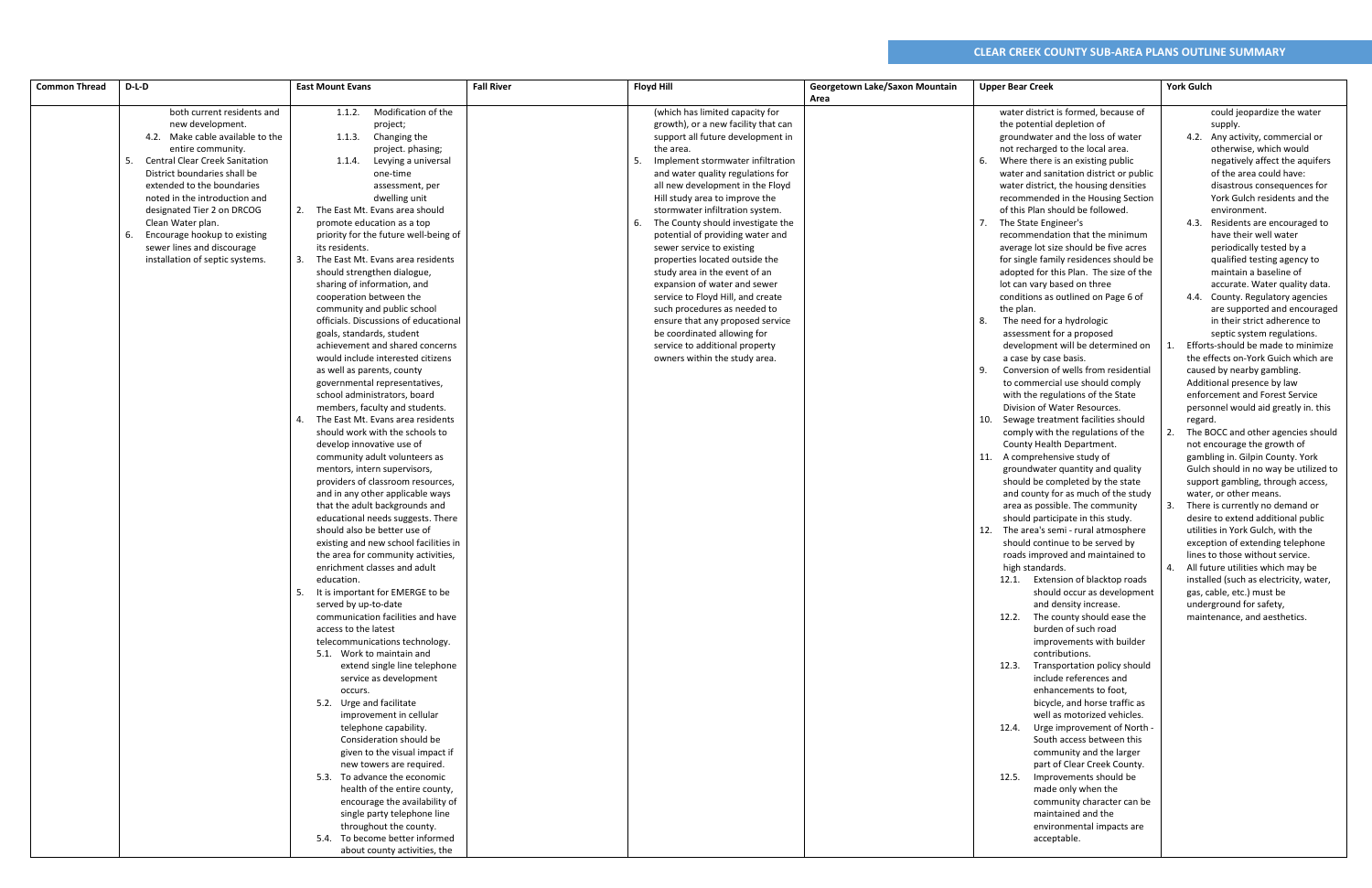| <b>Common Thread</b>     | D-L-D | <b>East Mount Evans</b>                                                                                                                                                                                                                                                                                                                                                                                                                                                                                                                                                                                                                                                                                                                                                                                                                                                                                                                                                                                                                                                                                                                                                                                                                                                                                                                                                                         | <b>Fall River</b>                                                                                                                                                                                                                                                                                                                                                                                                                                                                                                                                                                                                                                                                                                                                                                                                         | <b>Floyd Hill</b> | Georgetown Lake/Saxon Mountain | <b>Upper Bear Creek</b>                                                                                                                                                                                                        | <b>York Gulch</b>                                                                                                                                                                                                                                                                                                                                                                                                                                                                                                                                                                                                                                                                                                                                                                                                                                                                                                                                                                                                                                              |
|--------------------------|-------|-------------------------------------------------------------------------------------------------------------------------------------------------------------------------------------------------------------------------------------------------------------------------------------------------------------------------------------------------------------------------------------------------------------------------------------------------------------------------------------------------------------------------------------------------------------------------------------------------------------------------------------------------------------------------------------------------------------------------------------------------------------------------------------------------------------------------------------------------------------------------------------------------------------------------------------------------------------------------------------------------------------------------------------------------------------------------------------------------------------------------------------------------------------------------------------------------------------------------------------------------------------------------------------------------------------------------------------------------------------------------------------------------|---------------------------------------------------------------------------------------------------------------------------------------------------------------------------------------------------------------------------------------------------------------------------------------------------------------------------------------------------------------------------------------------------------------------------------------------------------------------------------------------------------------------------------------------------------------------------------------------------------------------------------------------------------------------------------------------------------------------------------------------------------------------------------------------------------------------------|-------------------|--------------------------------|--------------------------------------------------------------------------------------------------------------------------------------------------------------------------------------------------------------------------------|----------------------------------------------------------------------------------------------------------------------------------------------------------------------------------------------------------------------------------------------------------------------------------------------------------------------------------------------------------------------------------------------------------------------------------------------------------------------------------------------------------------------------------------------------------------------------------------------------------------------------------------------------------------------------------------------------------------------------------------------------------------------------------------------------------------------------------------------------------------------------------------------------------------------------------------------------------------------------------------------------------------------------------------------------------------|
|                          |       | Clear Creek County public TV<br>channel should be made<br>available in the East Mt.<br>Evans area.<br>6. Encourage enforcement and<br>upgrading of codes with regard to<br>septic tanks and water.<br>7. Discourage or outlaw rental<br>properties without water and/or<br>septic.<br>Require at least one sheriff's<br>8.<br>deputy to be domiciled within area<br>with official vehicle at residence.<br>Enforce rules against unlicensed<br>9.<br>vehicle storage.<br>10. Require buried utilities for new<br>subdivisions.                                                                                                                                                                                                                                                                                                                                                                                                                                                                                                                                                                                                                                                                                                                                                                                                                                                                  |                                                                                                                                                                                                                                                                                                                                                                                                                                                                                                                                                                                                                                                                                                                                                                                                                           |                   | Area                           | 12.6. New development with the<br>planning area should not be<br>approved when the traffic<br>generated would result in<br>Level of Service F on existing<br>road segments within the<br>Evergreen area.                       |                                                                                                                                                                                                                                                                                                                                                                                                                                                                                                                                                                                                                                                                                                                                                                                                                                                                                                                                                                                                                                                                |
| <b>Natural Resources</b> |       | Water quantity and quality are<br>major concerns. The county should<br>review areas within the District<br>containing small lots and<br>recommend measures to address<br>the problems of substandard lots<br>and their effect on water quality<br>and hazards.<br>Maximum use should be made of<br>the school facilities through shared<br>use with the community. When<br>new school facilities are in the<br>planning stage, the school district<br>should coordinate with various<br>community organizations to design<br>the facilities for joint use.<br>3. Development in the area should be<br>at a scale consistent with locally<br>available water resources.<br>Water quality should be<br>maintained or improved as new<br>development occurs.<br>5. To address these perceived<br>realities and desired future, the<br>community recommends that:<br>5.1. The existing groundwater<br>resource should be<br>protected. New or existing<br>development should not be<br>allowed to deplete the<br>existing groundwater supply<br>beyond the ability of the<br>local area to recharge itself.<br>Accordingly, the<br>construction of new housing<br>on lots smaller than 5 acres<br>should not be allowed<br>outside of a combined water<br>and sanitation district<br>5.2. New public water and<br>sanitation districts or public<br>water districts can be<br>formed only under the | Protection of the Fall River<br>Watershed Basin and its<br>ecosystem through limited<br>private land ownership. This is<br>a "first priority" goal/action in<br>the plan<br>1.1. The vital watershed role<br>of the Fall River Valley<br>should be protected and<br>maintained, including<br>the riparian ecosystem<br>upon which it depends.<br>1.2. The unique riparian<br>ecosystem of the Fall<br>River Area should be<br>given priority<br>consideration as to its<br>maintenance and<br>protection. This is what<br>makes it an attractive,<br>desirable community and<br>a unique and valuable<br>asset to Clear Creek<br>County.<br>2. Ground water sources should<br>be protected and purity<br>(safety) maintained. Voluntary<br>annual testing of wells and<br>inspection of septic systems is<br>recommended. |                   |                                | The existing groundwater resource<br>should be protected.<br>New or existing development should<br>not be allowed to deplete the<br>existing groundwater supply beyond<br>the ability of the local area to<br>recharge itself. | All residents are encouraged to<br>become knowledgeable about fire<br>prevention and to take action to<br>minimize the fire-danger on their<br>property through the<br>implementation and maintenance of<br>"defensible space."<br>More residents are encouraged. To<br>become trained .firefighters through<br>the ESD.<br>Recreation on public lands present a<br>significant fire risk in the area. Efforts<br>by the Forest Service, Emergency<br>Services District (ESD), and Sheriff's<br>department to minimize<br>inappropriate campfires and other<br>dangers will improve the fire safety<br>in York Gulch.<br>Government enactment of "campfire<br>bans" when high fire danger exists<br>should be more routine.<br>5. We encourage the adoption of<br>county regulations which would<br>require notification to the ESD for<br>open burns in order to prevent false<br>alarms.<br>Residents of York Gulch are: advised<br>6.<br>to be aware of wildlife dangers and<br>minimize interaction with wildlife by<br>proper trash handling and storage. |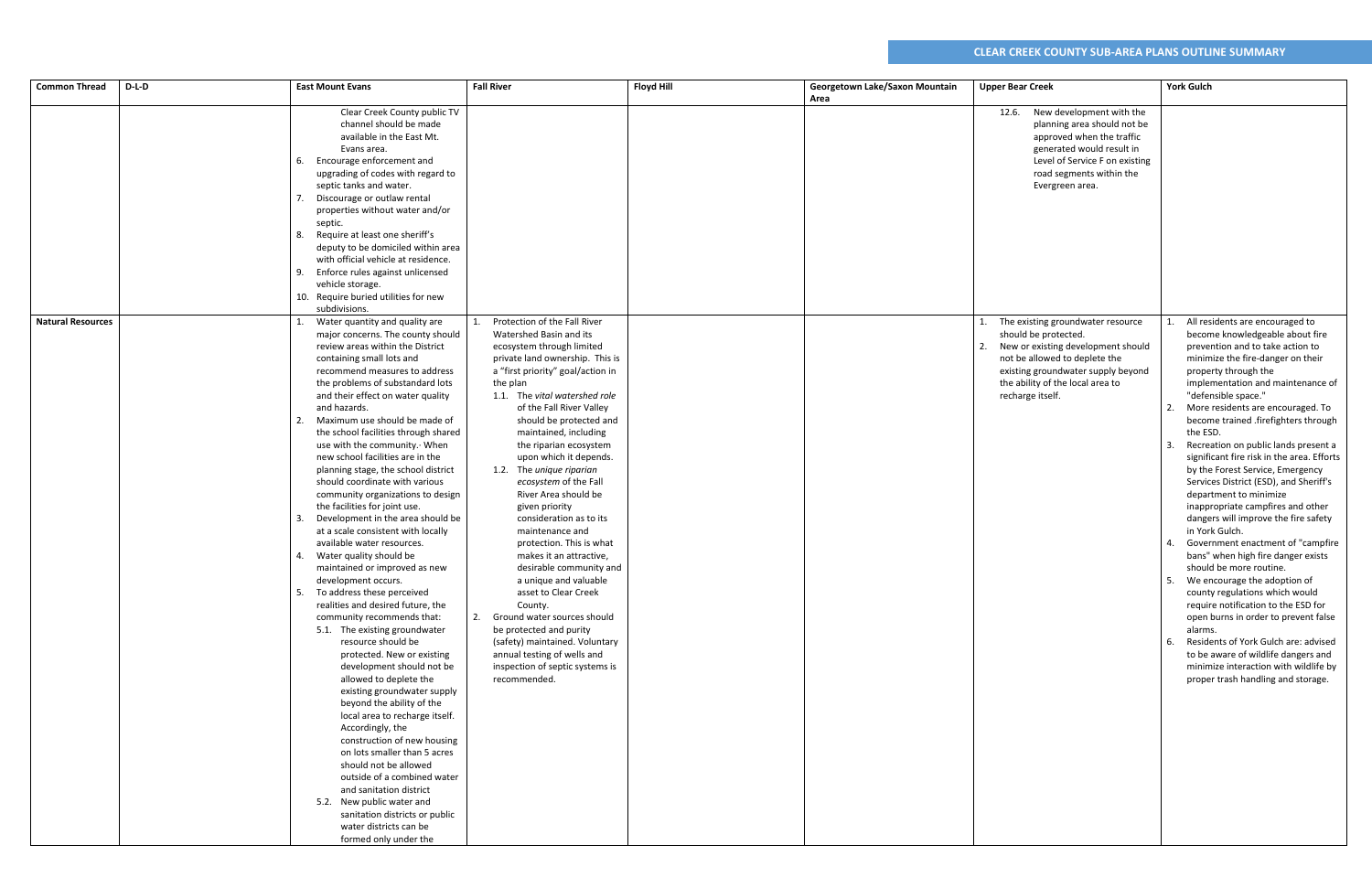| <b>Common Thread</b> | $D-L-D$ | <b>East Mount Evans</b>                                    | <b>Fall River</b> | <b>Floyd Hill</b> | Georgetown Lake/Saxon Mountain | <b>Upper Bear Creek</b> | <b>York Gulch</b> |
|----------------------|---------|------------------------------------------------------------|-------------------|-------------------|--------------------------------|-------------------------|-------------------|
|                      |         |                                                            |                   |                   | Area                           |                         |                   |
|                      |         | following conditions: (Please                              |                   |                   |                                |                         |                   |
|                      |         | refer to pages 20-21)                                      |                   |                   |                                |                         |                   |
|                      |         | 5.3. New individual and private                            |                   |                   |                                |                         |                   |
|                      |         | wells should not be allowed                                |                   |                   |                                |                         |                   |
|                      |         | where a public water and                                   |                   |                   |                                |                         |                   |
|                      |         | sanitation district or public                              |                   |                   |                                |                         |                   |
|                      |         | water district is formed,                                  |                   |                   |                                |                         |                   |
|                      |         | because of the potential                                   |                   |                   |                                |                         |                   |
|                      |         | depletion of groundwater                                   |                   |                   |                                |                         |                   |
|                      |         | and the loss of water not                                  |                   |                   |                                |                         |                   |
|                      |         | recharged to the local area.                               |                   |                   |                                |                         |                   |
|                      |         | 5.4. Where there is an existing                            |                   |                   |                                |                         |                   |
|                      |         | public water and sanitation                                |                   |                   |                                |                         |                   |
|                      |         | district or public w::ter                                  |                   |                   |                                |                         |                   |
|                      |         | district, the housing                                      |                   |                   |                                |                         |                   |
|                      |         | densities recommended in<br>the Housing section of this    |                   |                   |                                |                         |                   |
|                      |         | Plan should be followed.                                   |                   |                   |                                |                         |                   |
|                      |         | 5.5. The State Engineer's                                  |                   |                   |                                |                         |                   |
|                      |         | recommendation that the                                    |                   |                   |                                |                         |                   |
|                      |         | minimum average lot size                                   |                   |                   |                                |                         |                   |
|                      |         | should be five acres for                                   |                   |                   |                                |                         |                   |
|                      |         | single family residences is                                |                   |                   |                                |                         |                   |
|                      |         | adopted for this Plan. Water                               |                   |                   |                                |                         |                   |
|                      |         | usage per day, per dwelling                                |                   |                   |                                |                         |                   |
|                      |         | unit, per. five acres, should                              |                   |                   |                                |                         |                   |
|                      |         | be the equivalent of no more                               |                   |                   |                                |                         |                   |
|                      |         | than 298 gallons. Ninety                                   |                   |                   |                                |                         |                   |
|                      |         | percent of this water should                               |                   |                   |                                |                         |                   |
|                      |         | be returned to the                                         |                   |                   |                                |                         |                   |
|                      |         | groundwater table.                                         |                   |                   |                                |                         |                   |
|                      |         | 5.6. A hydrologic assessment and                           |                   |                   |                                |                         |                   |
|                      |         | water quantity and quality                                 |                   |                   |                                |                         |                   |
|                      |         | feasibility study will be                                  |                   |                   |                                |                         |                   |
|                      |         | required for all proposed                                  |                   |                   |                                |                         |                   |
|                      |         | developments.                                              |                   |                   |                                |                         |                   |
|                      |         | 5.7. Conversion of wells from<br>residential to commercial |                   |                   |                                |                         |                   |
|                      |         | use should comply with the                                 |                   |                   |                                |                         |                   |
|                      |         | regulations of the State                                   |                   |                   |                                |                         |                   |
|                      |         | Division of Water Resources.                               |                   |                   |                                |                         |                   |
|                      |         | 5.8. Sewage treatment facilities                           |                   |                   |                                |                         |                   |
|                      |         | should comply with the                                     |                   |                   |                                |                         |                   |
|                      |         | regulations of the County                                  |                   |                   |                                |                         |                   |
|                      |         | Health Department.                                         |                   |                   |                                |                         |                   |
|                      |         | 5.9. A comprehensive study of                              |                   |                   |                                |                         |                   |
|                      |         | groundwater quantity and                                   |                   |                   |                                |                         |                   |
|                      |         | quality should be completed                                |                   |                   |                                |                         |                   |
|                      |         | by the State and County for                                |                   |                   |                                |                         |                   |
|                      |         | as much of the area as                                     |                   |                   |                                |                         |                   |
|                      |         | possible. The community                                    |                   |                   |                                |                         |                   |
|                      |         | should participate in this                                 |                   |                   |                                |                         |                   |
|                      |         | study.                                                     |                   |                   |                                |                         |                   |
|                      |         | 6. To foster healthy, biologically                         |                   |                   |                                |                         |                   |
|                      |         | diverse forests which are safe from                        |                   |                   |                                |                         |                   |
|                      |         | wildfire and whose non-                                    |                   |                   |                                |                         |                   |
|                      |         | consumptive uses are available to<br>the general public.   |                   |                   |                                |                         |                   |
|                      |         | 6.1. The cumulative adverse                                |                   |                   |                                |                         |                   |
|                      |         | impact of development                                      |                   |                   |                                |                         |                   |
|                      |         | activities on all                                          |                   |                   |                                |                         |                   |
|                      |         |                                                            |                   |                   |                                |                         |                   |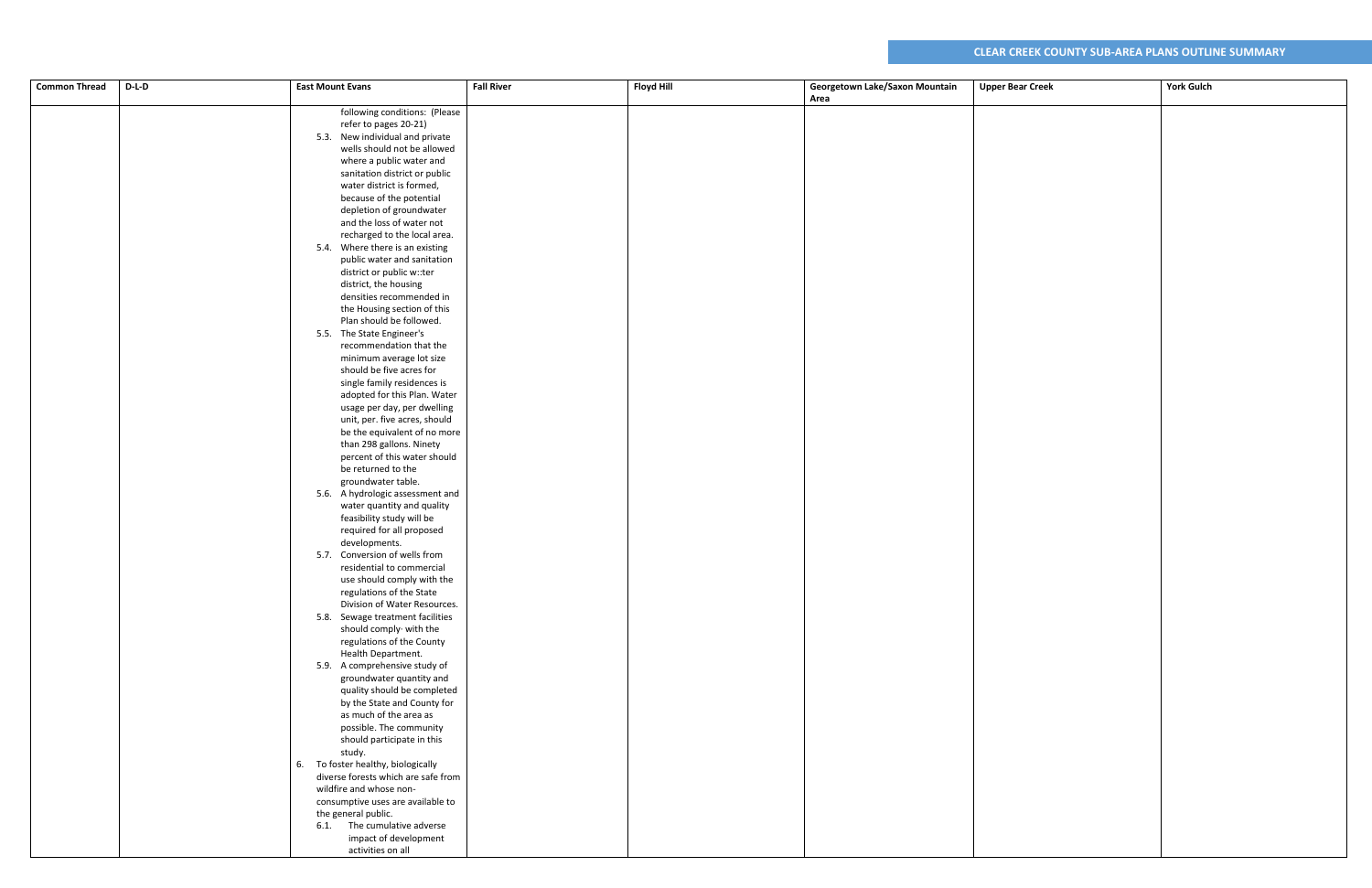| <b>Common Thread</b> | $D-L-D$ | <b>East Mount Evans</b>                              | <b>Fall River</b> | <b>Floyd Hill</b> | Georgetown Lake/Saxon Mountain | <b>Upper Bear Creek</b> | <b>York Gulch</b> |
|----------------------|---------|------------------------------------------------------|-------------------|-------------------|--------------------------------|-------------------------|-------------------|
|                      |         |                                                      |                   |                   | Area                           |                         |                   |
|                      |         | components of the forest                             |                   |                   |                                |                         |                   |
|                      |         |                                                      |                   |                   |                                |                         |                   |
|                      |         | ecosystem should be<br>considered and mitigated      |                   |                   |                                |                         |                   |
|                      |         | to the fullest extent                                |                   |                   |                                |                         |                   |
|                      |         |                                                      |                   |                   |                                |                         |                   |
|                      |         | possible. Public access to                           |                   |                   |                                |                         |                   |
|                      |         | public forest land should                            |                   |                   |                                |                         |                   |
|                      |         | be enhanced where                                    |                   |                   |                                |                         |                   |
|                      |         | increased recreation will                            |                   |                   |                                |                         |                   |
|                      |         | not degrade the ecosystem                            |                   |                   |                                |                         |                   |
|                      |         | components such as                                   |                   |                   |                                |                         |                   |
|                      |         | critical wildlife habitat or                         |                   |                   |                                |                         |                   |
|                      |         | rare plant communities.                              |                   |                   |                                |                         |                   |
|                      |         | Forests should be thinned<br>6.2.                    |                   |                   |                                |                         |                   |
|                      |         | and fuelbreaks developed                             |                   |                   |                                |                         |                   |
|                      |         | around all new and                                   |                   |                   |                                |                         |                   |
|                      |         | existing subdivisions to                             |                   |                   |                                |                         |                   |
|                      |         | assist in stopping wildfire                          |                   |                   |                                |                         |                   |
|                      |         | from spreading both into                             |                   |                   |                                |                         |                   |
|                      |         | and out of residential                               |                   |                   |                                |                         |                   |
|                      |         | areas. The Colorado State                            |                   |                   |                                |                         |                   |
|                      |         | Forest Service should be                             |                   |                   |                                |                         |                   |
|                      |         | contacted by homeowners                              |                   |                   |                                |                         |                   |
|                      |         | groups for technical and                             |                   |                   |                                |                         |                   |
|                      |         | financial assistance in                              |                   |                   |                                |                         |                   |
|                      |         | thinning and fuelbreak                               |                   |                   |                                |                         |                   |
|                      |         | development in areas of                              |                   |                   |                                |                         |                   |
|                      |         | high wildfire hazard.                                |                   |                   |                                |                         |                   |
|                      |         | Owners of private forest<br>6.3.                     |                   |                   |                                |                         |                   |
|                      |         | lands should be                                      |                   |                   |                                |                         |                   |
|                      |         | encouraged to have forest                            |                   |                   |                                |                         |                   |
|                      |         | management plans                                     |                   |                   |                                |                         |                   |
|                      |         | prepared. T11ese plans                               |                   |                   |                                |                         |                   |
|                      |         | can enhance forest values                            |                   |                   |                                |                         |                   |
|                      |         | on private lands and afford                          |                   |                   |                                |                         |                   |
|                      |         | owners of tracts of forty                            |                   |                   |                                |                         |                   |
|                      |         | acres and larger the                                 |                   |                   |                                |                         |                   |
|                      |         | opportunity to have their<br>lands assessed for      |                   |                   |                                |                         |                   |
|                      |         |                                                      |                   |                   |                                |                         |                   |
|                      |         | property taxes at lower                              |                   |                   |                                |                         |                   |
|                      |         | agricultural land rates<br>pursuant to Section 39-1- |                   |                   |                                |                         |                   |
|                      |         | 102 (1.6), C.R.S.                                    |                   |                   |                                |                         |                   |
|                      |         | If the transfer of Bureau of<br>6.4.                 |                   |                   |                                |                         |                   |
|                      |         | Land Management lands                                |                   |                   |                                |                         |                   |
|                      |         | located in the East Mount                            |                   |                   |                                |                         |                   |
|                      |         | Evans area is                                        |                   |                   |                                |                         |                   |
|                      |         | consummated, these lands                             |                   |                   |                                |                         |                   |
|                      |         | should be held by Clear                              |                   |                   |                                |                         |                   |
|                      |         | Creek County and not                                 |                   |                   |                                |                         |                   |
|                      |         | actively developed.                                  |                   |                   |                                |                         |                   |
|                      |         | Resource management,                                 |                   |                   |                                |                         |                   |
|                      |         | including recreation,                                |                   |                   |                                |                         |                   |
|                      |         | should take place on an                              |                   |                   |                                |                         |                   |
|                      |         | ecosystem basis and be                               |                   |                   |                                |                         |                   |
|                      |         | integrated with                                      |                   |                   |                                |                         |                   |
|                      |         | surrounding public lands                             |                   |                   |                                |                         |                   |
|                      |         | for the overall goal of                              |                   |                   |                                |                         |                   |
|                      |         | preservation and                                     |                   |                   |                                |                         |                   |
|                      |         | enhancement of biological                            |                   |                   |                                |                         |                   |
|                      |         |                                                      |                   |                   |                                |                         |                   |
|                      |         | diversity.                                           |                   |                   |                                |                         |                   |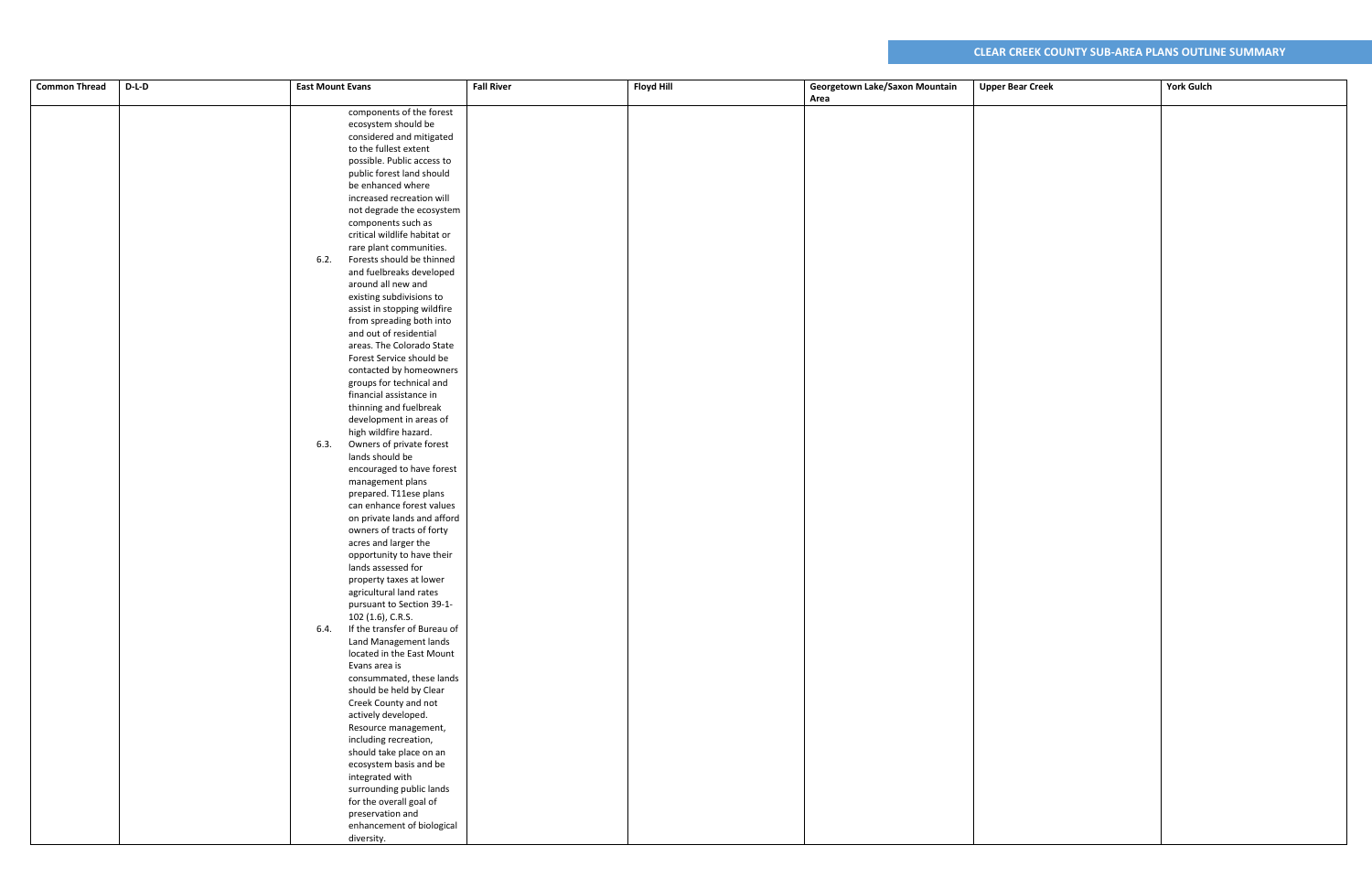| <b>Common Thread</b> | $D-L-D$ | <b>East Mount Evans</b>                                              | <b>Fall River</b> | <b>Floyd Hill</b> | Georgetown Lake/Saxon Mountain | <b>Upper Bear Creek</b> | <b>York Gulch</b> |
|----------------------|---------|----------------------------------------------------------------------|-------------------|-------------------|--------------------------------|-------------------------|-------------------|
|                      |         |                                                                      |                   |                   | Area                           |                         |                   |
|                      |         | 7. To preserve the opportunity for                                   |                   |                   |                                |                         |                   |
|                      |         | current and future residents and                                     |                   |                   |                                |                         |                   |
|                      |         | visitors to experience and enjoy                                     |                   |                   |                                |                         |                   |
|                      |         | the wildlife resource (both game                                     |                   |                   |                                |                         |                   |
|                      |         | and non-game) in the East Mt.                                        |                   |                   |                                |                         |                   |
|                      |         | Evans area.                                                          |                   |                   |                                |                         |                   |
|                      |         | 8. To protect wildlife and sensitive                                 |                   |                   |                                |                         |                   |
|                      |         | habitats by incorporating wildlife                                   |                   |                   |                                |                         |                   |
|                      |         | management goals into                                                |                   |                   |                                |                         |                   |
|                      |         | development plans and zoning                                         |                   |                   |                                |                         |                   |
|                      |         | ordinances.                                                          |                   |                   |                                |                         |                   |
|                      |         | 9. To maintain, rehabilitate, and                                    |                   |                   |                                |                         |                   |
|                      |         | enhance wildlife habitat to ensure                                   |                   |                   |                                |                         |                   |
|                      |         | the continued environmental,                                         |                   |                   |                                |                         |                   |
|                      |         | educational, economic, and                                           |                   |                   |                                |                         |                   |
|                      |         | aesthetic value of this resource.                                    |                   |                   |                                |                         |                   |
|                      |         | 10. To preserve all existing wetlands                                |                   |                   |                                |                         |                   |
|                      |         | or mitigate wetland impacts.                                         |                   |                   |                                |                         |                   |
|                      |         | 11. To increase public and private<br>protection of wildlife habitat |                   |                   |                                |                         |                   |
|                      |         | through conservation easements                                       |                   |                   |                                |                         |                   |
|                      |         | and land trusts.                                                     |                   |                   |                                |                         |                   |
|                      |         | 12. To provide public education                                      |                   |                   |                                |                         |                   |
|                      |         | programs to increase awareness of                                    |                   |                   |                                |                         |                   |
|                      |         | wildlife values and concerns.                                        |                   |                   |                                |                         |                   |
|                      |         | 13. Zoning for Jot sizes and average                                 |                   |                   |                                |                         |                   |
|                      |         | residential densities. The Colorado                                  |                   |                   |                                |                         |                   |
|                      |         | Division of Wildlife (DOW) and the                                   |                   |                   |                                |                         |                   |
|                      |         | Natural Resource Work Group                                          |                   |                   |                                |                         |                   |
|                      |         | have identified various wildlife                                     |                   |                   |                                |                         |                   |
|                      |         | resource areas within the                                            |                   |                   |                                |                         |                   |
|                      |         | community. These areas are                                           |                   |                   |                                |                         |                   |
|                      |         | identified on the wildlife resource                                  |                   |                   |                                |                         |                   |
|                      |         | map Based on these areas'                                            |                   |                   |                                |                         |                   |
|                      |         | sensitivity to disturbance from<br>residential developments the      |                   |                   |                                |                         |                   |
|                      |         | following criteria should be                                         |                   |                   |                                |                         |                   |
|                      |         | incorporated into zoning                                             |                   |                   |                                |                         |                   |
|                      |         | regulations and county ordinances.                                   |                   |                   |                                |                         |                   |
|                      |         | 13.1. Very High Habitat Quality -                                    |                   |                   |                                |                         |                   |
|                      |         | these areas have the                                                 |                   |                   |                                |                         |                   |
|                      |         | highest priority for                                                 |                   |                   |                                |                         |                   |
|                      |         | protection and should not                                            |                   |                   |                                |                         |                   |
|                      |         | be developed:                                                        |                   |                   |                                |                         |                   |
|                      |         | within 100<br>13.1.1.                                                |                   |                   |                                |                         |                   |
|                      |         | meters of                                                            |                   |                   |                                |                         |                   |
|                      |         | wetlands and                                                         |                   |                   |                                |                         |                   |
|                      |         | riparian areas                                                       |                   |                   |                                |                         |                   |
|                      |         | elk calving areas<br>13.1.2.<br>13.1.3.<br>nesting/breeding          |                   |                   |                                |                         |                   |
|                      |         | areas of DOW                                                         |                   |                   |                                |                         |                   |
|                      |         | species of                                                           |                   |                   |                                |                         |                   |
|                      |         | concern                                                              |                   |                   |                                |                         |                   |
|                      |         | old growth forest<br>13.1.4.                                         |                   |                   |                                |                         |                   |
|                      |         | 13.1.5.<br>within 100                                                |                   |                   |                                |                         |                   |
|                      |         | meters of high                                                       |                   |                   |                                |                         |                   |
|                      |         | value aspen-                                                         |                   |                   |                                |                         |                   |
|                      |         | ponderosa pine                                                       |                   |                   |                                |                         |                   |
|                      |         | ecotones                                                             |                   |                   |                                |                         |                   |
|                      |         |                                                                      |                   |                   |                                |                         |                   |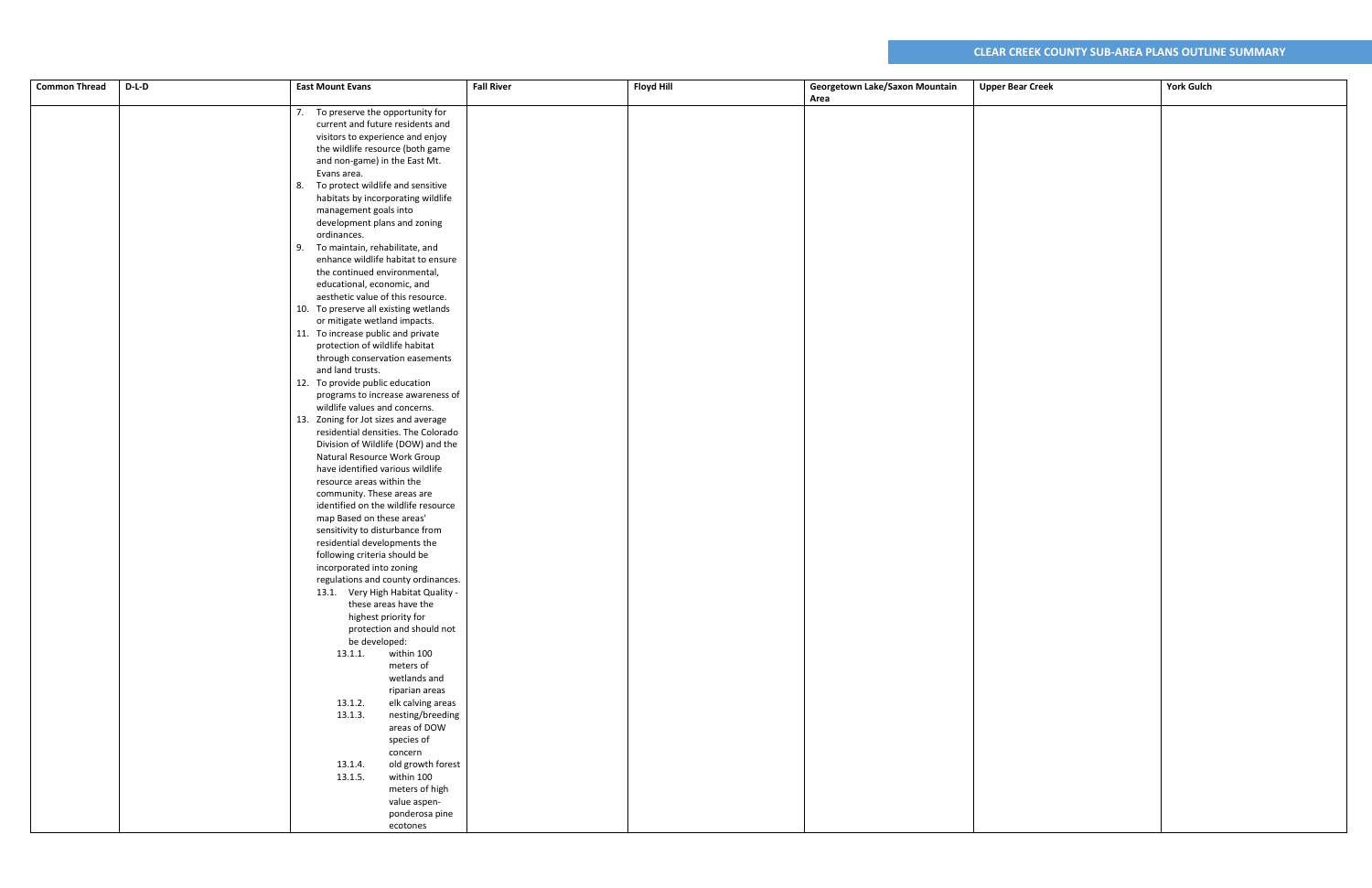| Area<br>13.1.6.<br>areas with<br>special-status<br>plants<br>within 1/4 mile<br>13.1.7.<br>of deer/elk<br>ridgetop and<br>drainage<br>movement<br>corridors<br>designated deer<br>13.1.8.<br>and elk winter<br>range<br>13.1.9.<br>raptor nesting<br>areas<br>meadows<br>13.1.10.<br>areas well within<br>13.1.11.<br>unfragmented<br>habitat<br>seasonal black<br>13.1.12.<br>bear feeding<br>area<br>13.1.13. Even<br>14. Limit development in above stated<br>high quality habitat areas to 1 unit<br>per 35 acres<br>15. Limit development in moderate<br>habitat quality areas to 1 unit per<br>7 acres maximum subject to other<br>limitations in the plan.<br>15.1. South facing slopes<br>15.2. Uneven-aged forests with<br>snags and dead-down<br>components<br>16. Limit development in low quality<br>habitat to 1 dwelling per 5 acres<br>subject to other constraints<br>covered elsewhere in this Plan.<br>16.1. Even aged, young growth<br>forests.<br>16.2. South facing slopes<br>16.3. Uneven-aged forests with<br>snags and dead-down<br>components<br>17. Encourage landowners to protect<br>and restore riparian (streamside)<br>vegetation by the following<br>means:<br>17.1. conservation easements<br>17.2. setback requirements<br>17.3. incentives to protect and<br>restore stream channels<br>from grazing impacts<br>17.4. review of proposed<br>subdivision plans<br>17.5. incentives to plant<br>streamside willows,<br>cottonwood, alder, and<br>other riparian plants<br>18. Wetland Resources<br>18.1. Inventory and evaluate all<br>important wetland | <b>Common Thread</b> | $D-L-D$ | <b>East Mount Evans</b> | <b>Fall River</b> | <b>Floyd Hill</b> | Georgetown Lake/Saxon Mountain<br><b>Upper Bear Creek</b> | <b>York Gulch</b> |
|-------------------------------------------------------------------------------------------------------------------------------------------------------------------------------------------------------------------------------------------------------------------------------------------------------------------------------------------------------------------------------------------------------------------------------------------------------------------------------------------------------------------------------------------------------------------------------------------------------------------------------------------------------------------------------------------------------------------------------------------------------------------------------------------------------------------------------------------------------------------------------------------------------------------------------------------------------------------------------------------------------------------------------------------------------------------------------------------------------------------------------------------------------------------------------------------------------------------------------------------------------------------------------------------------------------------------------------------------------------------------------------------------------------------------------------------------------------------------------------------------------------------------------------------------------------------------------------------|----------------------|---------|-------------------------|-------------------|-------------------|-----------------------------------------------------------|-------------------|
|                                                                                                                                                                                                                                                                                                                                                                                                                                                                                                                                                                                                                                                                                                                                                                                                                                                                                                                                                                                                                                                                                                                                                                                                                                                                                                                                                                                                                                                                                                                                                                                           |                      |         |                         |                   |                   |                                                           |                   |
|                                                                                                                                                                                                                                                                                                                                                                                                                                                                                                                                                                                                                                                                                                                                                                                                                                                                                                                                                                                                                                                                                                                                                                                                                                                                                                                                                                                                                                                                                                                                                                                           |                      |         |                         |                   |                   |                                                           |                   |
|                                                                                                                                                                                                                                                                                                                                                                                                                                                                                                                                                                                                                                                                                                                                                                                                                                                                                                                                                                                                                                                                                                                                                                                                                                                                                                                                                                                                                                                                                                                                                                                           |                      |         |                         |                   |                   |                                                           |                   |
|                                                                                                                                                                                                                                                                                                                                                                                                                                                                                                                                                                                                                                                                                                                                                                                                                                                                                                                                                                                                                                                                                                                                                                                                                                                                                                                                                                                                                                                                                                                                                                                           |                      |         |                         |                   |                   |                                                           |                   |
|                                                                                                                                                                                                                                                                                                                                                                                                                                                                                                                                                                                                                                                                                                                                                                                                                                                                                                                                                                                                                                                                                                                                                                                                                                                                                                                                                                                                                                                                                                                                                                                           |                      |         |                         |                   |                   |                                                           |                   |
|                                                                                                                                                                                                                                                                                                                                                                                                                                                                                                                                                                                                                                                                                                                                                                                                                                                                                                                                                                                                                                                                                                                                                                                                                                                                                                                                                                                                                                                                                                                                                                                           |                      |         |                         |                   |                   |                                                           |                   |
|                                                                                                                                                                                                                                                                                                                                                                                                                                                                                                                                                                                                                                                                                                                                                                                                                                                                                                                                                                                                                                                                                                                                                                                                                                                                                                                                                                                                                                                                                                                                                                                           |                      |         |                         |                   |                   |                                                           |                   |
|                                                                                                                                                                                                                                                                                                                                                                                                                                                                                                                                                                                                                                                                                                                                                                                                                                                                                                                                                                                                                                                                                                                                                                                                                                                                                                                                                                                                                                                                                                                                                                                           |                      |         |                         |                   |                   |                                                           |                   |
|                                                                                                                                                                                                                                                                                                                                                                                                                                                                                                                                                                                                                                                                                                                                                                                                                                                                                                                                                                                                                                                                                                                                                                                                                                                                                                                                                                                                                                                                                                                                                                                           |                      |         |                         |                   |                   |                                                           |                   |
|                                                                                                                                                                                                                                                                                                                                                                                                                                                                                                                                                                                                                                                                                                                                                                                                                                                                                                                                                                                                                                                                                                                                                                                                                                                                                                                                                                                                                                                                                                                                                                                           |                      |         |                         |                   |                   |                                                           |                   |
|                                                                                                                                                                                                                                                                                                                                                                                                                                                                                                                                                                                                                                                                                                                                                                                                                                                                                                                                                                                                                                                                                                                                                                                                                                                                                                                                                                                                                                                                                                                                                                                           |                      |         |                         |                   |                   |                                                           |                   |
|                                                                                                                                                                                                                                                                                                                                                                                                                                                                                                                                                                                                                                                                                                                                                                                                                                                                                                                                                                                                                                                                                                                                                                                                                                                                                                                                                                                                                                                                                                                                                                                           |                      |         |                         |                   |                   |                                                           |                   |
|                                                                                                                                                                                                                                                                                                                                                                                                                                                                                                                                                                                                                                                                                                                                                                                                                                                                                                                                                                                                                                                                                                                                                                                                                                                                                                                                                                                                                                                                                                                                                                                           |                      |         |                         |                   |                   |                                                           |                   |
|                                                                                                                                                                                                                                                                                                                                                                                                                                                                                                                                                                                                                                                                                                                                                                                                                                                                                                                                                                                                                                                                                                                                                                                                                                                                                                                                                                                                                                                                                                                                                                                           |                      |         |                         |                   |                   |                                                           |                   |
|                                                                                                                                                                                                                                                                                                                                                                                                                                                                                                                                                                                                                                                                                                                                                                                                                                                                                                                                                                                                                                                                                                                                                                                                                                                                                                                                                                                                                                                                                                                                                                                           |                      |         |                         |                   |                   |                                                           |                   |
|                                                                                                                                                                                                                                                                                                                                                                                                                                                                                                                                                                                                                                                                                                                                                                                                                                                                                                                                                                                                                                                                                                                                                                                                                                                                                                                                                                                                                                                                                                                                                                                           |                      |         |                         |                   |                   |                                                           |                   |
|                                                                                                                                                                                                                                                                                                                                                                                                                                                                                                                                                                                                                                                                                                                                                                                                                                                                                                                                                                                                                                                                                                                                                                                                                                                                                                                                                                                                                                                                                                                                                                                           |                      |         |                         |                   |                   |                                                           |                   |
|                                                                                                                                                                                                                                                                                                                                                                                                                                                                                                                                                                                                                                                                                                                                                                                                                                                                                                                                                                                                                                                                                                                                                                                                                                                                                                                                                                                                                                                                                                                                                                                           |                      |         |                         |                   |                   |                                                           |                   |
|                                                                                                                                                                                                                                                                                                                                                                                                                                                                                                                                                                                                                                                                                                                                                                                                                                                                                                                                                                                                                                                                                                                                                                                                                                                                                                                                                                                                                                                                                                                                                                                           |                      |         |                         |                   |                   |                                                           |                   |
|                                                                                                                                                                                                                                                                                                                                                                                                                                                                                                                                                                                                                                                                                                                                                                                                                                                                                                                                                                                                                                                                                                                                                                                                                                                                                                                                                                                                                                                                                                                                                                                           |                      |         |                         |                   |                   |                                                           |                   |
|                                                                                                                                                                                                                                                                                                                                                                                                                                                                                                                                                                                                                                                                                                                                                                                                                                                                                                                                                                                                                                                                                                                                                                                                                                                                                                                                                                                                                                                                                                                                                                                           |                      |         |                         |                   |                   |                                                           |                   |
|                                                                                                                                                                                                                                                                                                                                                                                                                                                                                                                                                                                                                                                                                                                                                                                                                                                                                                                                                                                                                                                                                                                                                                                                                                                                                                                                                                                                                                                                                                                                                                                           |                      |         |                         |                   |                   |                                                           |                   |
|                                                                                                                                                                                                                                                                                                                                                                                                                                                                                                                                                                                                                                                                                                                                                                                                                                                                                                                                                                                                                                                                                                                                                                                                                                                                                                                                                                                                                                                                                                                                                                                           |                      |         |                         |                   |                   |                                                           |                   |
|                                                                                                                                                                                                                                                                                                                                                                                                                                                                                                                                                                                                                                                                                                                                                                                                                                                                                                                                                                                                                                                                                                                                                                                                                                                                                                                                                                                                                                                                                                                                                                                           |                      |         |                         |                   |                   |                                                           |                   |
|                                                                                                                                                                                                                                                                                                                                                                                                                                                                                                                                                                                                                                                                                                                                                                                                                                                                                                                                                                                                                                                                                                                                                                                                                                                                                                                                                                                                                                                                                                                                                                                           |                      |         |                         |                   |                   |                                                           |                   |
|                                                                                                                                                                                                                                                                                                                                                                                                                                                                                                                                                                                                                                                                                                                                                                                                                                                                                                                                                                                                                                                                                                                                                                                                                                                                                                                                                                                                                                                                                                                                                                                           |                      |         |                         |                   |                   |                                                           |                   |
|                                                                                                                                                                                                                                                                                                                                                                                                                                                                                                                                                                                                                                                                                                                                                                                                                                                                                                                                                                                                                                                                                                                                                                                                                                                                                                                                                                                                                                                                                                                                                                                           |                      |         |                         |                   |                   |                                                           |                   |
|                                                                                                                                                                                                                                                                                                                                                                                                                                                                                                                                                                                                                                                                                                                                                                                                                                                                                                                                                                                                                                                                                                                                                                                                                                                                                                                                                                                                                                                                                                                                                                                           |                      |         |                         |                   |                   |                                                           |                   |
|                                                                                                                                                                                                                                                                                                                                                                                                                                                                                                                                                                                                                                                                                                                                                                                                                                                                                                                                                                                                                                                                                                                                                                                                                                                                                                                                                                                                                                                                                                                                                                                           |                      |         |                         |                   |                   |                                                           |                   |
|                                                                                                                                                                                                                                                                                                                                                                                                                                                                                                                                                                                                                                                                                                                                                                                                                                                                                                                                                                                                                                                                                                                                                                                                                                                                                                                                                                                                                                                                                                                                                                                           |                      |         |                         |                   |                   |                                                           |                   |
|                                                                                                                                                                                                                                                                                                                                                                                                                                                                                                                                                                                                                                                                                                                                                                                                                                                                                                                                                                                                                                                                                                                                                                                                                                                                                                                                                                                                                                                                                                                                                                                           |                      |         |                         |                   |                   |                                                           |                   |
|                                                                                                                                                                                                                                                                                                                                                                                                                                                                                                                                                                                                                                                                                                                                                                                                                                                                                                                                                                                                                                                                                                                                                                                                                                                                                                                                                                                                                                                                                                                                                                                           |                      |         |                         |                   |                   |                                                           |                   |
|                                                                                                                                                                                                                                                                                                                                                                                                                                                                                                                                                                                                                                                                                                                                                                                                                                                                                                                                                                                                                                                                                                                                                                                                                                                                                                                                                                                                                                                                                                                                                                                           |                      |         |                         |                   |                   |                                                           |                   |
|                                                                                                                                                                                                                                                                                                                                                                                                                                                                                                                                                                                                                                                                                                                                                                                                                                                                                                                                                                                                                                                                                                                                                                                                                                                                                                                                                                                                                                                                                                                                                                                           |                      |         |                         |                   |                   |                                                           |                   |
|                                                                                                                                                                                                                                                                                                                                                                                                                                                                                                                                                                                                                                                                                                                                                                                                                                                                                                                                                                                                                                                                                                                                                                                                                                                                                                                                                                                                                                                                                                                                                                                           |                      |         |                         |                   |                   |                                                           |                   |
|                                                                                                                                                                                                                                                                                                                                                                                                                                                                                                                                                                                                                                                                                                                                                                                                                                                                                                                                                                                                                                                                                                                                                                                                                                                                                                                                                                                                                                                                                                                                                                                           |                      |         |                         |                   |                   |                                                           |                   |
|                                                                                                                                                                                                                                                                                                                                                                                                                                                                                                                                                                                                                                                                                                                                                                                                                                                                                                                                                                                                                                                                                                                                                                                                                                                                                                                                                                                                                                                                                                                                                                                           |                      |         |                         |                   |                   |                                                           |                   |
|                                                                                                                                                                                                                                                                                                                                                                                                                                                                                                                                                                                                                                                                                                                                                                                                                                                                                                                                                                                                                                                                                                                                                                                                                                                                                                                                                                                                                                                                                                                                                                                           |                      |         |                         |                   |                   |                                                           |                   |
|                                                                                                                                                                                                                                                                                                                                                                                                                                                                                                                                                                                                                                                                                                                                                                                                                                                                                                                                                                                                                                                                                                                                                                                                                                                                                                                                                                                                                                                                                                                                                                                           |                      |         |                         |                   |                   |                                                           |                   |
|                                                                                                                                                                                                                                                                                                                                                                                                                                                                                                                                                                                                                                                                                                                                                                                                                                                                                                                                                                                                                                                                                                                                                                                                                                                                                                                                                                                                                                                                                                                                                                                           |                      |         |                         |                   |                   |                                                           |                   |
|                                                                                                                                                                                                                                                                                                                                                                                                                                                                                                                                                                                                                                                                                                                                                                                                                                                                                                                                                                                                                                                                                                                                                                                                                                                                                                                                                                                                                                                                                                                                                                                           |                      |         |                         |                   |                   |                                                           |                   |
|                                                                                                                                                                                                                                                                                                                                                                                                                                                                                                                                                                                                                                                                                                                                                                                                                                                                                                                                                                                                                                                                                                                                                                                                                                                                                                                                                                                                                                                                                                                                                                                           |                      |         |                         |                   |                   |                                                           |                   |
|                                                                                                                                                                                                                                                                                                                                                                                                                                                                                                                                                                                                                                                                                                                                                                                                                                                                                                                                                                                                                                                                                                                                                                                                                                                                                                                                                                                                                                                                                                                                                                                           |                      |         |                         |                   |                   |                                                           |                   |
|                                                                                                                                                                                                                                                                                                                                                                                                                                                                                                                                                                                                                                                                                                                                                                                                                                                                                                                                                                                                                                                                                                                                                                                                                                                                                                                                                                                                                                                                                                                                                                                           |                      |         |                         |                   |                   |                                                           |                   |
|                                                                                                                                                                                                                                                                                                                                                                                                                                                                                                                                                                                                                                                                                                                                                                                                                                                                                                                                                                                                                                                                                                                                                                                                                                                                                                                                                                                                                                                                                                                                                                                           |                      |         |                         |                   |                   |                                                           |                   |
|                                                                                                                                                                                                                                                                                                                                                                                                                                                                                                                                                                                                                                                                                                                                                                                                                                                                                                                                                                                                                                                                                                                                                                                                                                                                                                                                                                                                                                                                                                                                                                                           |                      |         |                         |                   |                   |                                                           |                   |
|                                                                                                                                                                                                                                                                                                                                                                                                                                                                                                                                                                                                                                                                                                                                                                                                                                                                                                                                                                                                                                                                                                                                                                                                                                                                                                                                                                                                                                                                                                                                                                                           |                      |         |                         |                   |                   |                                                           |                   |
|                                                                                                                                                                                                                                                                                                                                                                                                                                                                                                                                                                                                                                                                                                                                                                                                                                                                                                                                                                                                                                                                                                                                                                                                                                                                                                                                                                                                                                                                                                                                                                                           |                      |         |                         |                   |                   |                                                           |                   |
|                                                                                                                                                                                                                                                                                                                                                                                                                                                                                                                                                                                                                                                                                                                                                                                                                                                                                                                                                                                                                                                                                                                                                                                                                                                                                                                                                                                                                                                                                                                                                                                           |                      |         |                         |                   |                   |                                                           |                   |
|                                                                                                                                                                                                                                                                                                                                                                                                                                                                                                                                                                                                                                                                                                                                                                                                                                                                                                                                                                                                                                                                                                                                                                                                                                                                                                                                                                                                                                                                                                                                                                                           |                      |         |                         |                   |                   |                                                           |                   |
|                                                                                                                                                                                                                                                                                                                                                                                                                                                                                                                                                                                                                                                                                                                                                                                                                                                                                                                                                                                                                                                                                                                                                                                                                                                                                                                                                                                                                                                                                                                                                                                           |                      |         |                         |                   |                   |                                                           |                   |
|                                                                                                                                                                                                                                                                                                                                                                                                                                                                                                                                                                                                                                                                                                                                                                                                                                                                                                                                                                                                                                                                                                                                                                                                                                                                                                                                                                                                                                                                                                                                                                                           |                      |         |                         |                   |                   |                                                           |                   |
|                                                                                                                                                                                                                                                                                                                                                                                                                                                                                                                                                                                                                                                                                                                                                                                                                                                                                                                                                                                                                                                                                                                                                                                                                                                                                                                                                                                                                                                                                                                                                                                           |                      |         |                         |                   |                   |                                                           |                   |
|                                                                                                                                                                                                                                                                                                                                                                                                                                                                                                                                                                                                                                                                                                                                                                                                                                                                                                                                                                                                                                                                                                                                                                                                                                                                                                                                                                                                                                                                                                                                                                                           |                      |         |                         |                   |                   |                                                           |                   |
|                                                                                                                                                                                                                                                                                                                                                                                                                                                                                                                                                                                                                                                                                                                                                                                                                                                                                                                                                                                                                                                                                                                                                                                                                                                                                                                                                                                                                                                                                                                                                                                           |                      |         |                         |                   |                   |                                                           |                   |
|                                                                                                                                                                                                                                                                                                                                                                                                                                                                                                                                                                                                                                                                                                                                                                                                                                                                                                                                                                                                                                                                                                                                                                                                                                                                                                                                                                                                                                                                                                                                                                                           |                      |         |                         |                   |                   |                                                           |                   |
|                                                                                                                                                                                                                                                                                                                                                                                                                                                                                                                                                                                                                                                                                                                                                                                                                                                                                                                                                                                                                                                                                                                                                                                                                                                                                                                                                                                                                                                                                                                                                                                           |                      |         |                         |                   |                   |                                                           |                   |
|                                                                                                                                                                                                                                                                                                                                                                                                                                                                                                                                                                                                                                                                                                                                                                                                                                                                                                                                                                                                                                                                                                                                                                                                                                                                                                                                                                                                                                                                                                                                                                                           |                      |         |                         |                   |                   |                                                           |                   |
|                                                                                                                                                                                                                                                                                                                                                                                                                                                                                                                                                                                                                                                                                                                                                                                                                                                                                                                                                                                                                                                                                                                                                                                                                                                                                                                                                                                                                                                                                                                                                                                           |                      |         |                         |                   |                   |                                                           |                   |
|                                                                                                                                                                                                                                                                                                                                                                                                                                                                                                                                                                                                                                                                                                                                                                                                                                                                                                                                                                                                                                                                                                                                                                                                                                                                                                                                                                                                                                                                                                                                                                                           |                      |         |                         |                   |                   |                                                           |                   |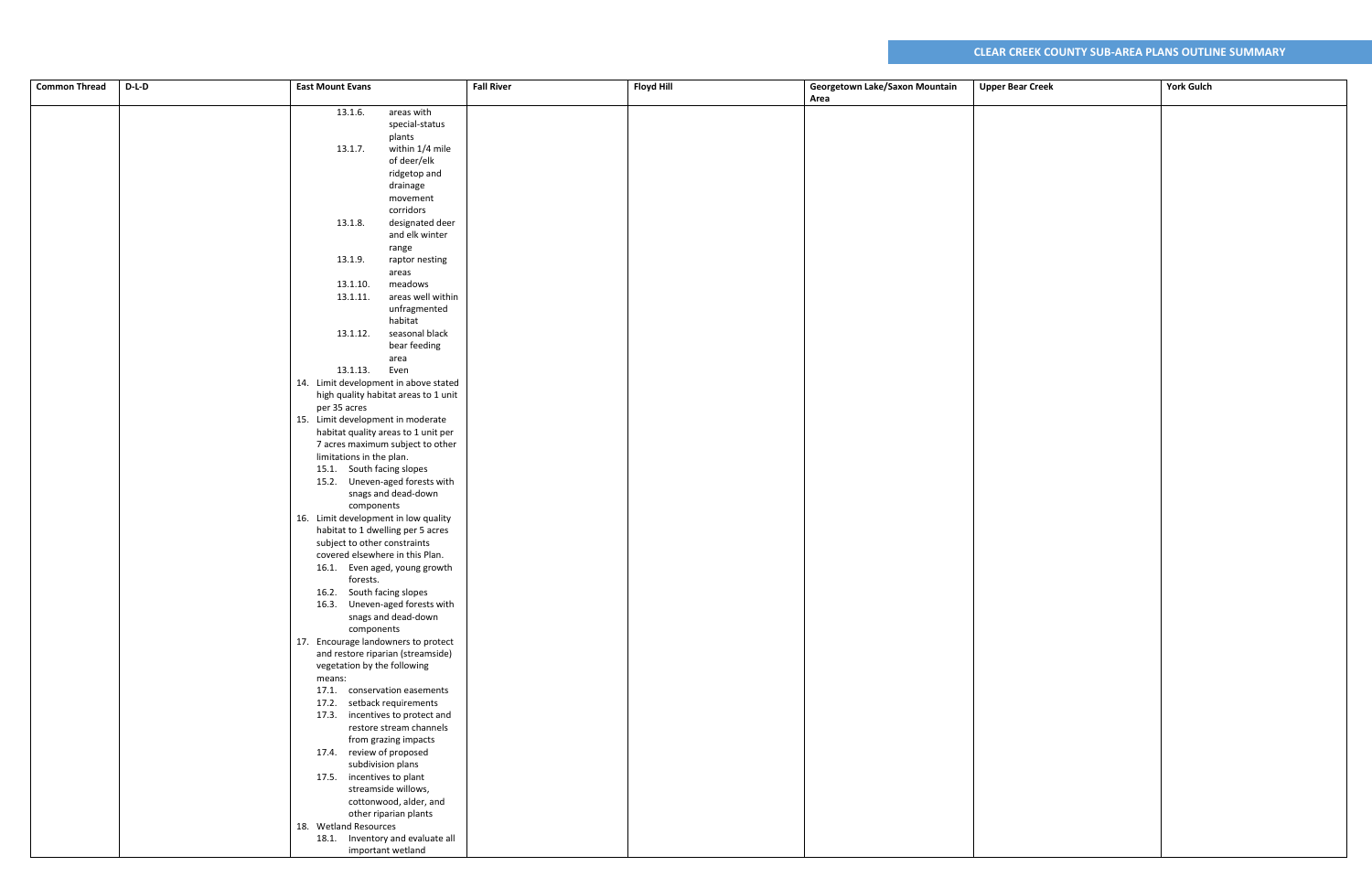| $D-L-D$<br><b>Common Thread</b> | <b>East Mount Evans</b>                             | <b>Fall River</b> | <b>Floyd Hill</b> | Georgetown Lake/Saxon Mountain | <b>Upper Bear Creek</b> | <b>York Gulch</b> |
|---------------------------------|-----------------------------------------------------|-------------------|-------------------|--------------------------------|-------------------------|-------------------|
|                                 |                                                     |                   |                   | Area                           |                         |                   |
|                                 | resources in the area for                           |                   |                   |                                |                         |                   |
|                                 | their values for fish,                              |                   |                   |                                |                         |                   |
|                                 | wildlife and biodiversity for                       |                   |                   |                                |                         |                   |
|                                 | publication, education and                          |                   |                   |                                |                         |                   |
|                                 | information.                                        |                   |                   |                                |                         |                   |
|                                 | 18.2. Petition the Environmental                    |                   |                   |                                |                         |                   |
|                                 | Protection Agency to                                |                   |                   |                                |                         |                   |
|                                 | recognize and designate                             |                   |                   |                                |                         |                   |
|                                 | important wetland                                   |                   |                   |                                |                         |                   |
|                                 | resources as unsuitable for                         |                   |                   |                                |                         |                   |
|                                 | filling or modification.                            |                   |                   |                                |                         |                   |
|                                 | 18.3. Require all new                               |                   |                   |                                |                         |                   |
|                                 | subdivisions to provide an                          |                   |                   |                                |                         |                   |
|                                 | engineering report that                             |                   |                   |                                |                         |                   |
|                                 | identifies on-site wetlands                         |                   |                   |                                |                         |                   |
|                                 | and/or wetlands down                                |                   |                   |                                |                         |                   |
|                                 | gradient of the project that                        |                   |                   |                                |                         |                   |
|                                 | could be affected.                                  |                   |                   |                                |                         |                   |
|                                 | 18.4. Require all new                               |                   |                   |                                |                         |                   |
|                                 | subdivisions to submit                              |                   |                   |                                |                         |                   |
|                                 | .wetlands mitigation plan                           |                   |                   |                                |                         |                   |
|                                 | for any development                                 |                   |                   |                                |                         |                   |
|                                 | which would impact                                  |                   |                   |                                |                         |                   |
|                                 | wetland resources.<br>18.5. EMERGE will review all  |                   |                   |                                |                         |                   |
|                                 |                                                     |                   |                   |                                |                         |                   |
|                                 | proposed subdivisions and<br>other developments for |                   |                   |                                |                         |                   |
|                                 | potential wetland impacts,                          |                   |                   |                                |                         |                   |
|                                 | oppose developments                                 |                   |                   |                                |                         |                   |
|                                 | which would result in a net                         |                   |                   |                                |                         |                   |
|                                 | loss of wetlands.                                   |                   |                   |                                |                         |                   |
|                                 | 18.6. Preserve stream                               |                   |                   |                                |                         |                   |
|                                 | boundaries and alignment                            |                   |                   |                                |                         |                   |
|                                 | through a process of site                           |                   |                   |                                |                         |                   |
|                                 | design and development                              |                   |                   |                                |                         |                   |
|                                 | that is responsive to                               |                   |                   |                                |                         |                   |
|                                 | natural conditions.                                 |                   |                   |                                |                         |                   |
|                                 | Channelize or relocate                              |                   |                   |                                |                         |                   |
|                                 | water courses only when                             |                   |                   |                                |                         |                   |
|                                 | these are the only ways to                          |                   |                   |                                |                         |                   |
|                                 | alleviate existing hazards.                         |                   |                   |                                |                         |                   |
|                                 | When hazard reduction                               |                   |                   |                                |                         |                   |
|                                 | methods are needed,                                 |                   |                   |                                |                         |                   |
|                                 | restore drainageways in a                           |                   |                   |                                |                         |                   |
|                                 | manner that emulates the                            |                   |                   |                                |                         |                   |
|                                 | form, vegetative                                    |                   |                   |                                |                         |                   |
|                                 | appearance, and                                     |                   |                   |                                |                         |                   |
|                                 | hydrologic functions that                           |                   |                   |                                |                         |                   |
|                                 | would occur under natural                           |                   |                   |                                |                         |                   |
|                                 | conditions and processes.                           |                   |                   |                                |                         |                   |
|                                 | 18.7. Protect all unique wetland                    |                   |                   |                                |                         |                   |
|                                 | resources through<br>acquisition of conservation    |                   |                   |                                |                         |                   |
|                                 | easements or other forms                            |                   |                   |                                |                         |                   |
|                                 | of land trusts.                                     |                   |                   |                                |                         |                   |
|                                 | Encourage and provide incentives to                 |                   |                   |                                |                         |                   |
|                                 | public and private landowners to                    |                   |                   |                                |                         |                   |
|                                 | restore and protect important wetland               |                   |                   |                                |                         |                   |
|                                 | resources.                                          |                   |                   |                                |                         |                   |
|                                 |                                                     |                   |                   |                                |                         |                   |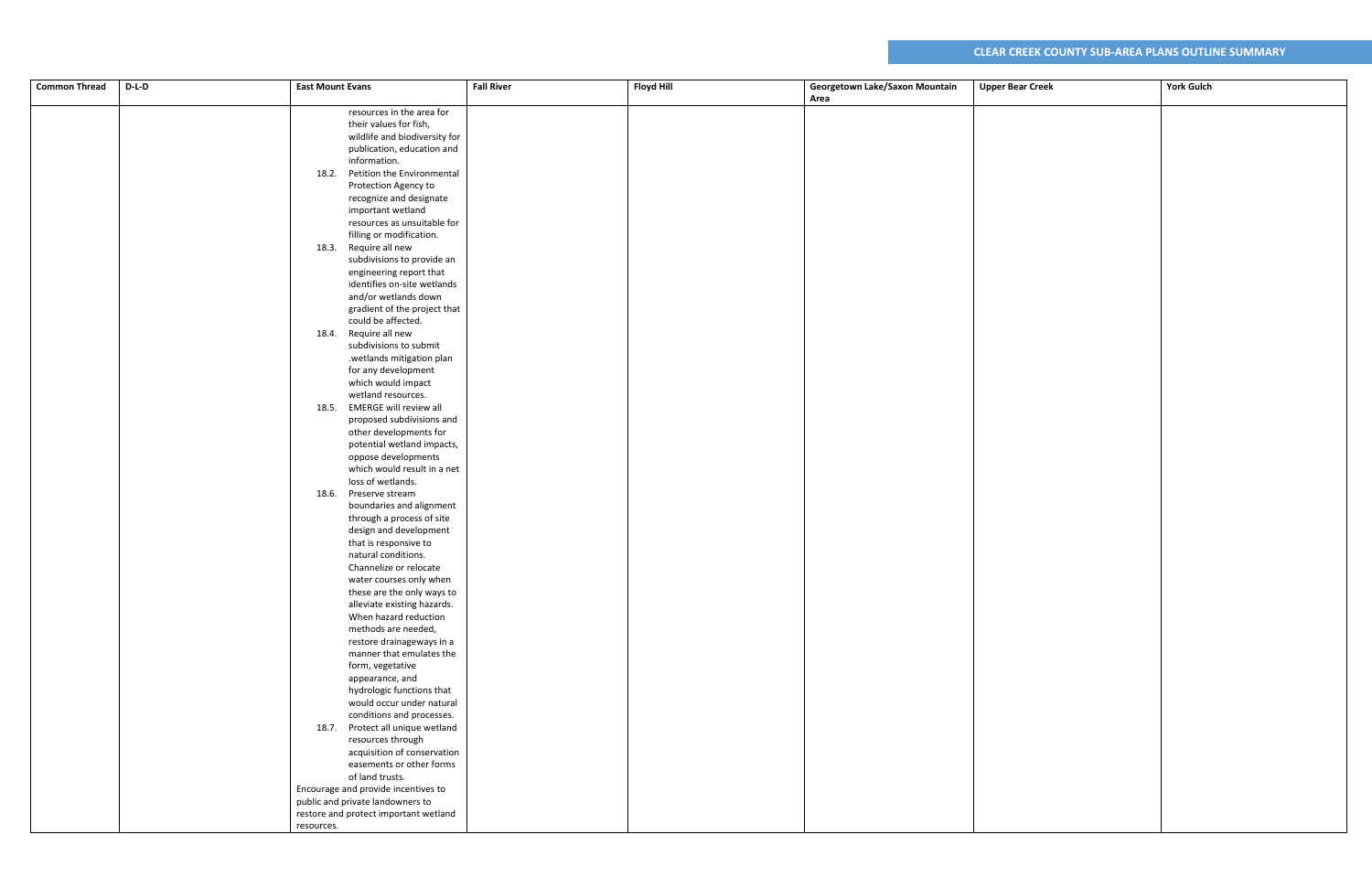|                      | D-L-D                                  |                                      | <b>Fall River</b>                  |                                         |                                |                                         | <b>York Gulch</b>                          |
|----------------------|----------------------------------------|--------------------------------------|------------------------------------|-----------------------------------------|--------------------------------|-----------------------------------------|--------------------------------------------|
| <b>Common Thread</b> |                                        | <b>East Mount Evans</b>              |                                    | <b>Floyd Hill</b>                       | Georgetown Lake/Saxon Mountain | <b>Upper Bear Creek</b>                 |                                            |
| Land                 | Provide a guidance framework           | Residential development should       | <b>Plan Cover Statement:</b>       | This master plan does not include a     | Area                           | 1. The general consensus of the         | Vision Statement/Goal: Preserve,<br>1.     |
|                      |                                        | 1.                                   |                                    |                                         |                                |                                         |                                            |
| <b>Use/Community</b> | that sets the area's development       | respect and maintain the unique      | "Stewardship for today and         | traditional land use plan with a        |                                | residents in the area is that           | protect, and enhance the peaceful,         |
| Character            | expectations, and protect              | mountain environment and rural       | tomorrow" Our Quality of Life      | recommended amount of                   |                                | development of the area should be       | safe, and beautiful environment of         |
|                      | property values and quality of         | atmosphere of the East Mt. Evans     | depends on our level of            | development or density; rather, it      |                                | minimized.                              | our neighborhood.                          |
|                      | life.                                  | area.                                | stewardship; effective             | is a guide to the County that           |                                | The natural condition of the area<br>2. | The residents of York Gulch strongly<br>2. |
|                      | 2.<br>Protect environmentally,         | 2. All developments should be        | stewardship rests upon good        | provides steps to implement             |                                | should be preserved to the maximum      | desire to remain a low density,            |
|                      | culturally or historically sensitive   | compatible with the area's natural   | planning, effective controls,      | different levels of development,        |                                | extent.                                 | single. Family residential area. The       |
|                      | areas and designate future land        | setting and overall rural character. | and-consistent and continuous      | the infrastructure costs and            |                                | The primary goal of Upper Bear Creek    | <b>County Commissioners are</b>            |
|                      | uses consistent with the               | The existing very low average        | evaluation.                        | transportation needs associated         |                                | is to maintain the standard of living   | encouraged to continue the current         |
|                      | preservation of these areas.           | density, single family residential   | Mitigation of the Spillover        | with that process, a hierarchy plan     |                                | of the residents of the area.           | M-1 zoning and the policy of only          |
|                      | Address neighborhood concerns<br>3.    | character should continue to         | Effects from Central City,         | to guide development intensity in       |                                | One of the dominant concerns of the     | one residence per mining claim.            |
|                      | when land use policies are being       | predominate.                         | specifically county support in     | the Floyd Hill study area, as well as   |                                | Upper Bear Creek area is to not look    | Any commercial or industrial               |
|                      | made.                                  | The amount of residential            | an alternate site for              | design guidelines that promote          |                                | like Evergreen in the future.           | development other than what is             |
|                      | Open Space shall be top priority<br>4. | development should be kept in        | construction of the Central City   | smart growth principles and             |                                | Another of the concerns of Upper        | currently allowed under M-1 zoning         |
|                      | as BLM lands are disbursed.            | balance with the provision of        | <b>Water Diversion Project.</b>    | maintenance of a traditional            |                                | Bear Creek, is overpopulation           | should be prohibited.                      |
|                      | New commercial uses shall be<br>5.     | appropriate and timely public        | Protection from                    | community form.                         |                                | through these massive subdivisions      | Horne businesses are acceptable in         |
|                      | restricted to currently zoned          | services and quality of life.        | overexploitation of the existing   | The master plan instead provides        |                                | being built.                            | the area provided they do not              |
|                      | commercial areas.                      | 5. Property values will be more      | private lands by enactment         | the County with a guide for             |                                |                                         | interfere with or alter the residential    |
|                      | That agencies, citizens and<br>6.      | greatly enhanced by very low-        | and enforcement of strict          | implementation of several               |                                |                                         | quality of the neighborhood.               |
|                      | development interest cooperate.        | density, environmentally and         | zoning regulations.                | different alternatives, including       |                                |                                         | .5.<br>Part time residents are welcome in  |
|                      | Foster local partnership projects.     | aesthetically sound development,     | 3.1. Zoning laws should be         | development requiring different         |                                |                                         | York Gulch.                                |
|                      | Commercial developments shall<br>8.    | than by higher density               | strengthened and their             | transportation and utility              |                                |                                         | 6.<br>Should public lands in the area      |
|                      | provide landscaped visual and          | development                          | integrity maintained.              | scenarios.                              |                                |                                         | become privately owned in the              |
|                      | sound buffers from residential         | 6. To maintain the overall rural     | Strict enforcement will            | When evaluating potential future        |                                |                                         | future, they should be zoned for           |
|                      | areas.                                 | character of the East Mt. Evans      | protect our area from              | development, the most                   |                                |                                         | conservation easement (Natural             |
|                      | Maintain our status as<br>9.           | area, housing densities should be    | damaging long-term                 | sustainable, fiscally sound, and        |                                |                                         | Resource-Preservation/Conservation         |
|                      | unincorporated Clear Creek             | as recommended in the following      | abuse. Variance requests           | efficient land use pattern is likely to |                                |                                         | [NR-PC]) or MR-LT, allowing only one       |
|                      | County.                                | three categories:                    | should be carefully                | be a balanced range of residential,     |                                |                                         | single family residence per ten acres.     |
|                      | 10. Neighborhood advisory              | 6.1. Outside the Upper Bear          | scrutinized end limited            | community-based retail, motel,          |                                |                                         | No multi-family housing units or           |
|                      | committees should be                   | <b>Creek Sanitation District,</b>    | (the exception, not the            | office, and industrial uses,            |                                |                                         | commercial development should be           |
|                      | established where communities          | created in 1980, the density         | rule), especially with             | organized in defined clusters and       |                                |                                         | allowed.                                   |
|                      | want them.                             | for detached single family           | regard to size of parcel,          | phased with the provision of            |                                |                                         | A high priority is placed on visual<br>8.  |
|                      | 11. D-L-D's neighborhood advisory      | housing should range from 5          | setback requirements,              | adequate public services and            |                                |                                         | resources, therefore, residents are        |
|                      | committee (D-L-D Association) is       | to 35 acres per dwelling unit,       | degree of slope,                   | amenities.                              |                                |                                         | encouraged to consider the aesthetic       |
|                      | to be advised of matters               | depending on the                     | sanitation and access              | 4. Plan presents two conceptual         |                                |                                         | effect of their residence and              |
|                      | presented to County Planning           | environmental conditions,            | requirements.                      | alternatives with different levels of   |                                |                                         | property.                                  |
|                      | Commission, Board of                   | compatibility with adjacent          | 3.2. Mining activity should be     | development:                            |                                |                                         | Housing and construction should be         |
|                      | Adjustment and BOCC which              | development, and quality of          | controlled and limited.            | 4.1. Baseline Condition: Analyzes the   |                                |                                         | sensitive to the natural environment       |
|                      | affect D-L·D area.                     | the site design.                     | and ultimately                     | approved unbuilt development            |                                |                                         | in order to achieve balance between        |
|                      | 12. High density housing doesn't fit   | 6.2. In areas where the Upper        | eliminated, either                 | plus potential development under        |                                |                                         | residential use and open space.            |
|                      | with the rural character and           | <b>Bear Creek Sanitation</b>         | through direct county              | the then existing zoning.               |                                |                                         | 10. Structures should blend with the       |
|                      | quality of life in the D-L-D           | District is expanded, the            | intervention or county             | The Baseline Development<br>4.1.1.      |                                |                                         | environment and not infringe on the        |
|                      | community. Recognizing the             | density for single family            | support at the state or            | Plan does not promote growth            |                                |                                         | views or solar access of adjacent          |
|                      | need for this type of housing in       | housing should range from 5          | federal level.                     | in specific areas as the Level          |                                |                                         | properties.                                |
|                      | the county, we believe high            | to 35 acres per dwelling unit,       | New zoning of BLM lands must       | and Level 2 Plans that follow           |                                |                                         |                                            |
|                      | density housing should be              | depending on existing zoning         | reflect a respect for local        | the Hierarchy Plan of Activity          |                                |                                         |                                            |
|                      | located near existing services         | and platting, environmental          | values and conditions; it          | Center, Transition, and Edge            |                                |                                         |                                            |
|                      | within the various municipal           | conditions, compatibility            | should not be redundant nor        | zones would.                            |                                |                                         |                                            |
|                      | boundaries.                            | with adjacent development            | degrading to surrounding           | 4.2.<br>Level I Development.            |                                |                                         |                                            |
|                      |                                        | and quality of site design.          |                                    | Analyzes the amount of                  |                                |                                         |                                            |
|                      |                                        | 6.3. Inside the existing Upper       | areas.<br>4.1. Small [BLM] parcels | development that can be                 |                                |                                         |                                            |
|                      |                                        | <b>Bear Creek Sanitation</b>         | should be sold to existing         | supported by the existing high          |                                |                                         |                                            |
|                      |                                        | District, the density for            | contiguous landowners              | school wastewater treatment             |                                |                                         |                                            |
|                      |                                        | detached single family               | as nondivisible additions          | plant, and includes a mix of            |                                |                                         |                                            |
|                      |                                        |                                      |                                    |                                         |                                |                                         |                                            |
|                      |                                        | housing on previously                | to currently-owned                 | office, retail and residential          |                                |                                         |                                            |
|                      |                                        | platted lots should range            | parcels. It is                     | uses.                                   |                                |                                         |                                            |
|                      |                                        | from 1 to 15 acres per               | recommended that the               | 4.2.1.<br>Development should be         |                                |                                         |                                            |
|                      |                                        | dwelling unit, depending on          | size of parcel be limited          | concentrated with higher                |                                |                                         |                                            |
|                      |                                        | environmental conditions,            | to a size equal to the             | density and intensity                   |                                |                                         |                                            |
|                      |                                        | compatibility with adjacent          | area of any existing               | accommodations,                         |                                |                                         |                                            |
|                      |                                        |                                      | contiguous holdings,               | commercial/retail, offices, and         |                                |                                         |                                            |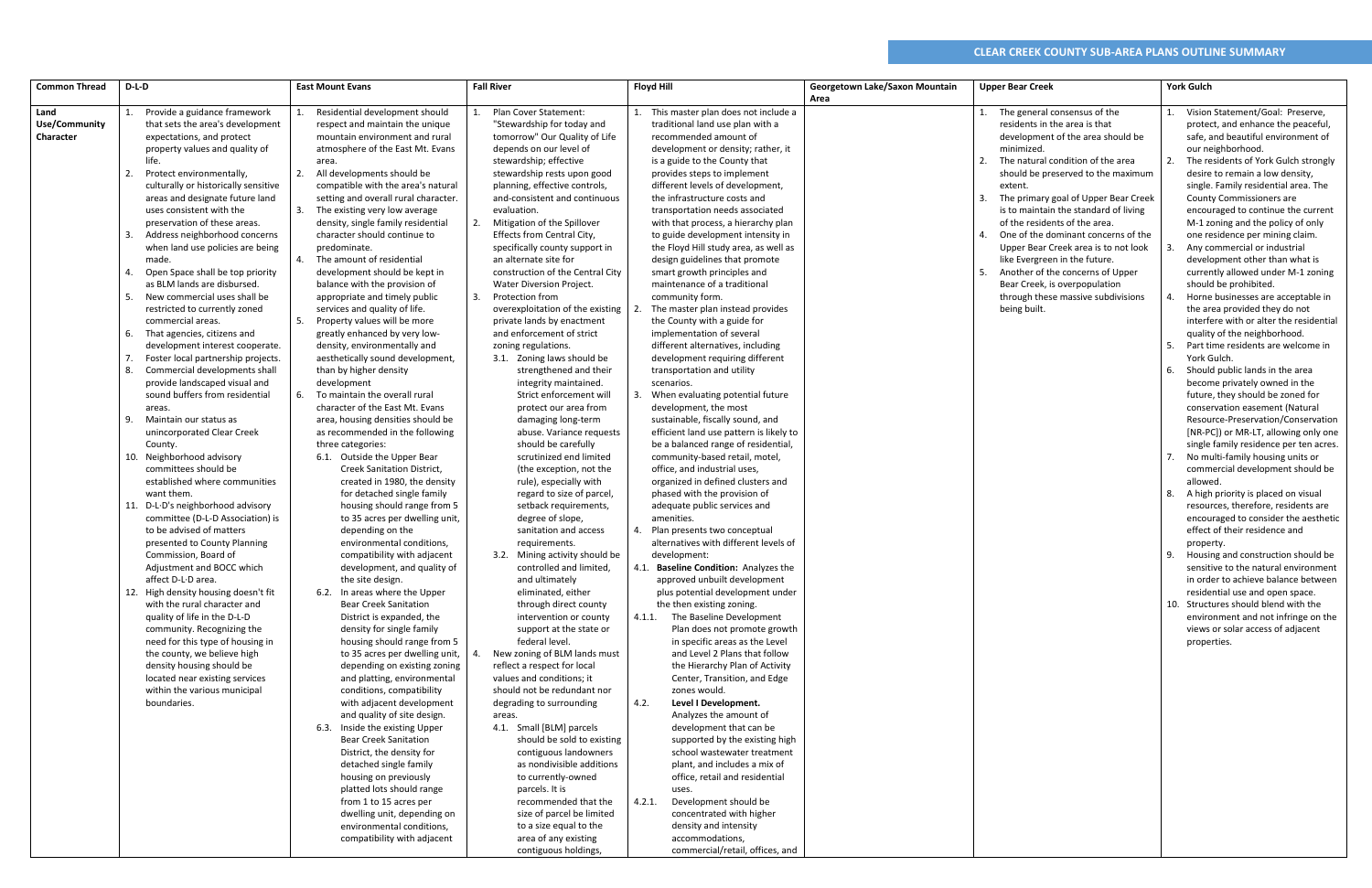| <b>Common Thread</b> | D-L-D | <b>East Mount Evans</b>                                                  | <b>Fall River</b>                           | <b>Floyd Hill</b>                             | Georgetown Lake/Saxon Mountain | <b>Upper Bear Creek</b> | <b>York Gulch</b> |
|----------------------|-------|--------------------------------------------------------------------------|---------------------------------------------|-----------------------------------------------|--------------------------------|-------------------------|-------------------|
|                      |       |                                                                          |                                             |                                               | Area                           |                         |                   |
|                      |       | development and quality of                                               | Further, it is                              | public institutions land uses in              |                                |                         |                   |
|                      |       | site design.                                                             | recommended that the                        | the Activity Center, lessening                |                                |                         |                   |
|                      |       | 7. The East Mt. Evans area's rural                                       | zoning of such [small]                      | mixed use density in the                      |                                |                         |                   |
|                      |       | character should be preserved.                                           | parcels be restricted                       | transition, and lower density                 |                                |                         |                   |
|                      |       | 8. No housing development should                                         | limited to M-1 or MR-1                      | residential edge areas of the                 |                                |                         |                   |
|                      |       | occur in areas of critical wildlife                                      | or NR-PC, for residential                   | Hierarchy Plan                                |                                |                         |                   |
|                      |       | habitat.                                                                 | and/or recreational                         | 4.2.2.<br>The land uses in the Activity       |                                |                         |                   |
|                      |       | 9. Housing should be sited so that it                                    | purposes only. Mining                       | Center of Level 1                             |                                |                         |                   |
|                      |       | is screened from view as much as                                         | use (M-2) is not                            | Development should include                    |                                |                         |                   |
|                      |       | possible.                                                                | compatible with the                         | higher density residential such               |                                |                         |                   |
|                      |       | 10. New housing should not obstruct                                      | residential character of                    | as medium scale townhomes                     |                                |                         |                   |
|                      |       | important views or visually                                              | the established                             | and live-work units. Retail,                  |                                |                         |                   |
|                      |       | dominate the landscape.                                                  | community.                                  | restaurants and offices are                   |                                |                         |                   |
|                      |       | 11. Housing densities should be based                                    | 4.2. Large parcels and other                | also recommended for the                      |                                |                         |                   |
|                      |       | on environmental conditions and                                          | small parcels should be                     | Activity Center area. In the                  |                                |                         |                   |
|                      |       | whether the development is inside                                        | retained by the county                      | transition area, townhomes or                 |                                |                         |                   |
|                      |       | or outside the Upper Bear Creek                                          | under NR-PC zoning                          | clustered lot and patio style                 |                                |                         |                   |
|                      |       | Sanitation District.                                                     | regulations as open                         | single family detached are                    |                                |                         |                   |
|                      |       | 12. Design guidelines will be                                            | space for wildlife and                      | recommended.                                  |                                |                         |                   |
|                      |       | developed and followed as a tool                                         | watershed management.                       | Smaller public institutions,<br>4.2.3.        |                                |                         |                   |
|                      |       | for development review.                                                  | An alternative to this                      | office and light industrial,                  |                                |                         |                   |
|                      |       | 13. Common open space in residential                                     | suggestion would be to                      | small stores and parks and                    |                                |                         |                   |
|                      |       | areas should be encouraged,                                              | transfer such areas to                      | recreation are also                           |                                |                         |                   |
|                      |       | especially in higher density areas.                                      | another management                          | recommended in the                            |                                |                         |                   |
|                      |       | 14. New development must pay in full                                     | agency, such as the<br>Colorado Division of | transition area. In the edge                  |                                |                         |                   |
|                      |       | for any incremental (i.e. marginal)<br>costs incurs. Such costs include: | Wildlife for their                          | area, single family detached                  |                                |                         |                   |
|                      |       | environmental impacts and losses                                         | management as wildlife                      | homes, public institutions, and               |                                |                         |                   |
|                      |       | of environmental amenities;                                              | habitat and watershed                       | open spaces are<br>recommended. All land uses |                                |                         |                   |
|                      |       | increased costs of schooling,                                            | maintenance.                                | should be integrated and                      |                                |                         |                   |
|                      |       | roads, utilities, and local services;                                    | Responsible, limited<br>5.                  | connected in a well-planned,                  |                                |                         |                   |
|                      |       | incremental costs of water, forest,                                      | development of existing                     | compact development style.                    |                                |                         |                   |
|                      |       | wildlife, natural resources, traffic,                                    | private lands as low-density                | The Level 1 Development Plan<br>4.2.4.        |                                |                         |                   |
|                      |       | and wildfire management.                                                 | residential areas.                          | begins to create the sense of                 |                                |                         |                   |
|                      |       | 15. The East Mt. Evans area should                                       | 5.1. We believe the highest                 | place and "gateway" at the                    |                                |                         |                   |
|                      |       | continue to be a place where                                             | and best use of the lands                   | Activity Center of the Floyd                  |                                |                         |                   |
|                      |       | natural settings are important and                                       | in the Fall River Area to                   | Hill area.                                    |                                |                         |                   |
|                      |       | take precedence over                                                     | be low-density, single-                     | Implement an Overlay Zoning<br>5.             |                                |                         |                   |
|                      |       | development. Open areas and                                              | family residential                          | District or other planning                    |                                |                         |                   |
|                      |       | important view corridors should                                          | development within and                      | mechanism for the Floyd Hill area             |                                |                         |                   |
|                      |       | be preserved through quality site                                        | subordinate to its role as                  | that follows the design guidelines            |                                |                         |                   |
|                      |       | and building design.                                                     | a watershed basin made                      | for any future development                    |                                |                         |                   |
|                      |       | 16. The Design Guidelines, yet to be                                     | up of open space and                        | applications.                                 |                                |                         |                   |
|                      |       | developed, will contain                                                  | wildlife habitat.                           |                                               |                                |                         |                   |
|                      |       | recommendations that can foster                                          | Unpatented mining claims<br>6.              |                                               |                                |                         |                   |
|                      |       | quality site design. The Design                                          | currently maintained within                 |                                               |                                |                         |                   |
|                      |       | Guidelines should be used in                                             | the area should be offered for              |                                               |                                |                         |                   |
|                      |       | concert with the other                                                   | sale to the holders of such                 |                                               |                                |                         |                   |
|                      |       | recommendations in this plan.                                            | claims with the following                   |                                               |                                |                         |                   |
|                      |       | 17. Lands within the district that are                                   | restrictions: Use is limited to             |                                               |                                |                         |                   |
|                      |       | not yet platted must meet the                                            | residential or recreational {M-             |                                               |                                |                         |                   |
|                      |       | Clear Creek County zoning                                                | 1, MR-1 or NR-PC). Mining                   |                                               |                                |                         |                   |
|                      |       | regulations (sec. 5.B.6.a) subject to                                    | uses should be strictly and                 |                                               |                                |                         |                   |
|                      |       | factors unique to a site including,                                      | forever prohibited because this             |                                               |                                |                         |                   |
|                      |       | but not limited to, wildfire and                                         | use is incompatible with the                |                                               |                                |                         |                   |
|                      |       | geologic hazards, wildlife habitats                                      | residential and recreational                |                                               |                                |                         |                   |
|                      |       | and corridors, water supply, soil                                        | nature of the area. Such uses               |                                               |                                |                         |                   |
|                      |       | erosion and sewage treatment.                                            | degrade the quality of a                    |                                               |                                |                         |                   |
|                      |       | 18. Slopes should be a constraint on                                     | residential area {and its value             |                                               |                                |                         |                   |
|                      |       | development because, as slope                                            | to the larger community) with               |                                               |                                |                         |                   |
|                      |       | increases, it has an effect on the                                       | air, noise, aesthetic and water             |                                               |                                |                         |                   |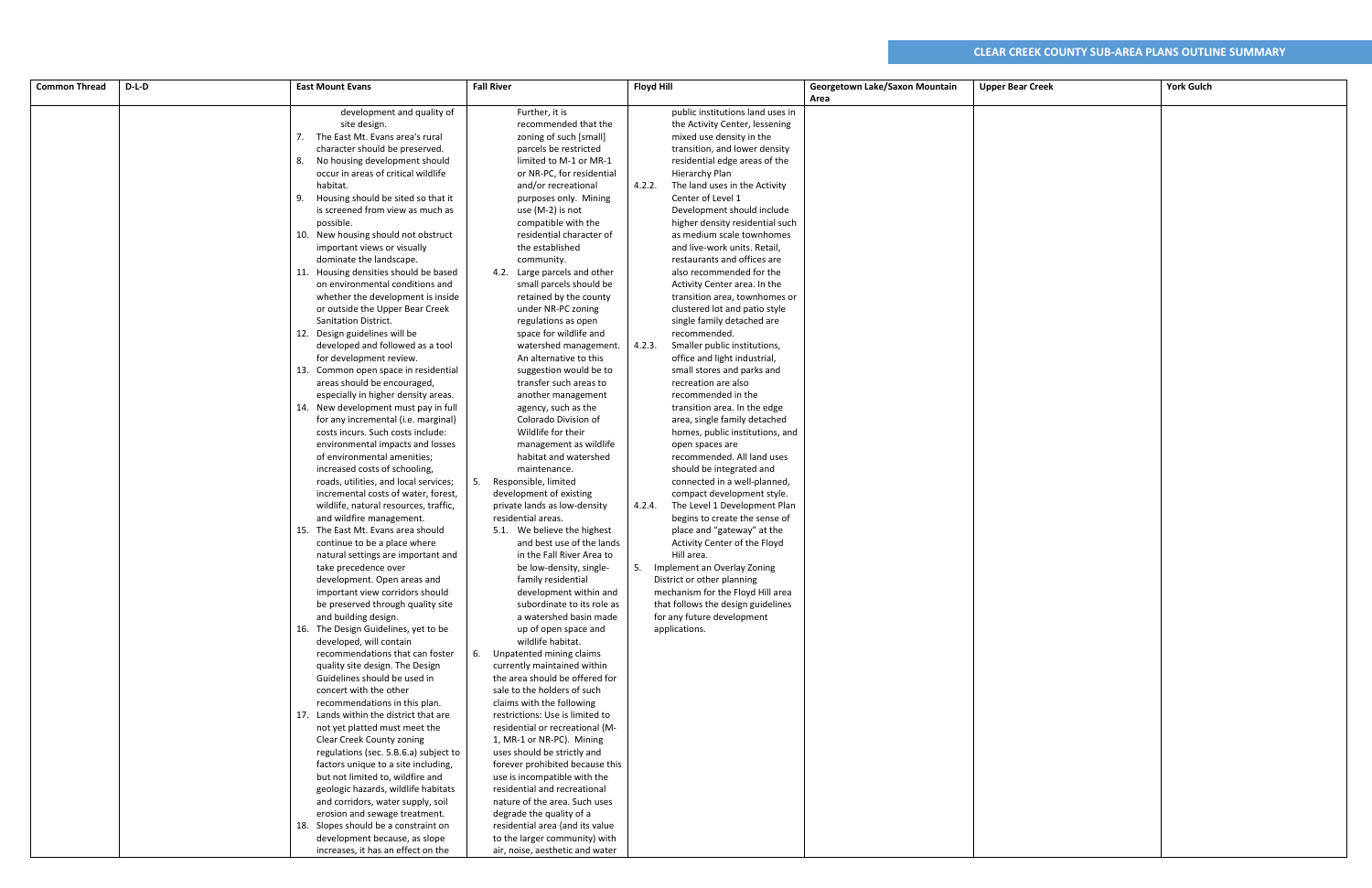| Area<br>following items: (1) construction<br>pollution rather than enhance<br>difficulties, visual impacts, access,<br>the total environment and<br>assessed value of any given<br>runoff, wildfire, septic, water<br>availability and depth to<br>area.<br>bedrock/rock outcropping that<br>impact septic, well and home<br>construction (See page 13 of the<br>plan for more detail).<br>19. Development which preserves and<br>enhances the natural environment<br>should be encouraged.<br>20. Natural hazards must be<br>recognized and considered in any<br>development proposal.<br>21. Development must mitigate<br>natural hazards and in areas where<br>the hazard to the specific<br>development or local area is too<br>great development should be<br>avoided completely.<br>22. The needs of all wildlife species<br>should be considered with special<br>efforts made to preserve and<br>enhance critical habitats and<br>movement corridors and decrease<br>losses resulting from direct<br>human/animal contacts.<br>23. Water quality and quantity should<br>be protected for both consumptive<br>and instream uses.<br>24. Additional study and<br>recommendations regarding water<br>quality and quantity, included<br>methods of domestic water supply<br>and sewage disposal should be<br>undertaken. Development in the<br>area and management of all<br>natural resource components in<br>the area should focus on<br>ecosystem management and<br>preservation and enhancement of<br>biological diversity through<br>multiple use management.<br>25. Some of the specific site design<br>concepts which should be followed<br>in order to protect the visual<br>quality of the community are:<br>25.1. Development should be<br>integrated, through its<br>location and design, with<br>the existing natural<br>character, i.e., color, line,<br>texture, and form, of the<br>site.<br>Site disturbances should<br>25.2.<br>be minimized where<br>disturbances are<br>unavoidable, the resulting<br>landscape should be<br>integrated with the<br>natural landscape by | <b>Common Thread</b> | $D-L-D$ | <b>East Mount Evans</b> | <b>Fall River</b> | <b>Floyd Hill</b> | Georgetown Lake/Saxon Mountain | <b>Upper Bear Creek</b> | <b>York Gulch</b> |
|------------------------------------------------------------------------------------------------------------------------------------------------------------------------------------------------------------------------------------------------------------------------------------------------------------------------------------------------------------------------------------------------------------------------------------------------------------------------------------------------------------------------------------------------------------------------------------------------------------------------------------------------------------------------------------------------------------------------------------------------------------------------------------------------------------------------------------------------------------------------------------------------------------------------------------------------------------------------------------------------------------------------------------------------------------------------------------------------------------------------------------------------------------------------------------------------------------------------------------------------------------------------------------------------------------------------------------------------------------------------------------------------------------------------------------------------------------------------------------------------------------------------------------------------------------------------------------------------------------------------------------------------------------------------------------------------------------------------------------------------------------------------------------------------------------------------------------------------------------------------------------------------------------------------------------------------------------------------------------------------------------------------------------------------------------------------------------------------|----------------------|---------|-------------------------|-------------------|-------------------|--------------------------------|-------------------------|-------------------|
|                                                                                                                                                                                                                                                                                                                                                                                                                                                                                                                                                                                                                                                                                                                                                                                                                                                                                                                                                                                                                                                                                                                                                                                                                                                                                                                                                                                                                                                                                                                                                                                                                                                                                                                                                                                                                                                                                                                                                                                                                                                                                                |                      |         |                         |                   |                   |                                |                         |                   |
|                                                                                                                                                                                                                                                                                                                                                                                                                                                                                                                                                                                                                                                                                                                                                                                                                                                                                                                                                                                                                                                                                                                                                                                                                                                                                                                                                                                                                                                                                                                                                                                                                                                                                                                                                                                                                                                                                                                                                                                                                                                                                                |                      |         |                         |                   |                   |                                |                         |                   |
|                                                                                                                                                                                                                                                                                                                                                                                                                                                                                                                                                                                                                                                                                                                                                                                                                                                                                                                                                                                                                                                                                                                                                                                                                                                                                                                                                                                                                                                                                                                                                                                                                                                                                                                                                                                                                                                                                                                                                                                                                                                                                                |                      |         |                         |                   |                   |                                |                         |                   |
|                                                                                                                                                                                                                                                                                                                                                                                                                                                                                                                                                                                                                                                                                                                                                                                                                                                                                                                                                                                                                                                                                                                                                                                                                                                                                                                                                                                                                                                                                                                                                                                                                                                                                                                                                                                                                                                                                                                                                                                                                                                                                                |                      |         |                         |                   |                   |                                |                         |                   |
|                                                                                                                                                                                                                                                                                                                                                                                                                                                                                                                                                                                                                                                                                                                                                                                                                                                                                                                                                                                                                                                                                                                                                                                                                                                                                                                                                                                                                                                                                                                                                                                                                                                                                                                                                                                                                                                                                                                                                                                                                                                                                                |                      |         |                         |                   |                   |                                |                         |                   |
|                                                                                                                                                                                                                                                                                                                                                                                                                                                                                                                                                                                                                                                                                                                                                                                                                                                                                                                                                                                                                                                                                                                                                                                                                                                                                                                                                                                                                                                                                                                                                                                                                                                                                                                                                                                                                                                                                                                                                                                                                                                                                                |                      |         |                         |                   |                   |                                |                         |                   |
|                                                                                                                                                                                                                                                                                                                                                                                                                                                                                                                                                                                                                                                                                                                                                                                                                                                                                                                                                                                                                                                                                                                                                                                                                                                                                                                                                                                                                                                                                                                                                                                                                                                                                                                                                                                                                                                                                                                                                                                                                                                                                                |                      |         |                         |                   |                   |                                |                         |                   |
|                                                                                                                                                                                                                                                                                                                                                                                                                                                                                                                                                                                                                                                                                                                                                                                                                                                                                                                                                                                                                                                                                                                                                                                                                                                                                                                                                                                                                                                                                                                                                                                                                                                                                                                                                                                                                                                                                                                                                                                                                                                                                                |                      |         |                         |                   |                   |                                |                         |                   |
|                                                                                                                                                                                                                                                                                                                                                                                                                                                                                                                                                                                                                                                                                                                                                                                                                                                                                                                                                                                                                                                                                                                                                                                                                                                                                                                                                                                                                                                                                                                                                                                                                                                                                                                                                                                                                                                                                                                                                                                                                                                                                                |                      |         |                         |                   |                   |                                |                         |                   |
|                                                                                                                                                                                                                                                                                                                                                                                                                                                                                                                                                                                                                                                                                                                                                                                                                                                                                                                                                                                                                                                                                                                                                                                                                                                                                                                                                                                                                                                                                                                                                                                                                                                                                                                                                                                                                                                                                                                                                                                                                                                                                                |                      |         |                         |                   |                   |                                |                         |                   |
|                                                                                                                                                                                                                                                                                                                                                                                                                                                                                                                                                                                                                                                                                                                                                                                                                                                                                                                                                                                                                                                                                                                                                                                                                                                                                                                                                                                                                                                                                                                                                                                                                                                                                                                                                                                                                                                                                                                                                                                                                                                                                                |                      |         |                         |                   |                   |                                |                         |                   |
|                                                                                                                                                                                                                                                                                                                                                                                                                                                                                                                                                                                                                                                                                                                                                                                                                                                                                                                                                                                                                                                                                                                                                                                                                                                                                                                                                                                                                                                                                                                                                                                                                                                                                                                                                                                                                                                                                                                                                                                                                                                                                                |                      |         |                         |                   |                   |                                |                         |                   |
|                                                                                                                                                                                                                                                                                                                                                                                                                                                                                                                                                                                                                                                                                                                                                                                                                                                                                                                                                                                                                                                                                                                                                                                                                                                                                                                                                                                                                                                                                                                                                                                                                                                                                                                                                                                                                                                                                                                                                                                                                                                                                                |                      |         |                         |                   |                   |                                |                         |                   |
|                                                                                                                                                                                                                                                                                                                                                                                                                                                                                                                                                                                                                                                                                                                                                                                                                                                                                                                                                                                                                                                                                                                                                                                                                                                                                                                                                                                                                                                                                                                                                                                                                                                                                                                                                                                                                                                                                                                                                                                                                                                                                                |                      |         |                         |                   |                   |                                |                         |                   |
|                                                                                                                                                                                                                                                                                                                                                                                                                                                                                                                                                                                                                                                                                                                                                                                                                                                                                                                                                                                                                                                                                                                                                                                                                                                                                                                                                                                                                                                                                                                                                                                                                                                                                                                                                                                                                                                                                                                                                                                                                                                                                                |                      |         |                         |                   |                   |                                |                         |                   |
|                                                                                                                                                                                                                                                                                                                                                                                                                                                                                                                                                                                                                                                                                                                                                                                                                                                                                                                                                                                                                                                                                                                                                                                                                                                                                                                                                                                                                                                                                                                                                                                                                                                                                                                                                                                                                                                                                                                                                                                                                                                                                                |                      |         |                         |                   |                   |                                |                         |                   |
|                                                                                                                                                                                                                                                                                                                                                                                                                                                                                                                                                                                                                                                                                                                                                                                                                                                                                                                                                                                                                                                                                                                                                                                                                                                                                                                                                                                                                                                                                                                                                                                                                                                                                                                                                                                                                                                                                                                                                                                                                                                                                                |                      |         |                         |                   |                   |                                |                         |                   |
|                                                                                                                                                                                                                                                                                                                                                                                                                                                                                                                                                                                                                                                                                                                                                                                                                                                                                                                                                                                                                                                                                                                                                                                                                                                                                                                                                                                                                                                                                                                                                                                                                                                                                                                                                                                                                                                                                                                                                                                                                                                                                                |                      |         |                         |                   |                   |                                |                         |                   |
|                                                                                                                                                                                                                                                                                                                                                                                                                                                                                                                                                                                                                                                                                                                                                                                                                                                                                                                                                                                                                                                                                                                                                                                                                                                                                                                                                                                                                                                                                                                                                                                                                                                                                                                                                                                                                                                                                                                                                                                                                                                                                                |                      |         |                         |                   |                   |                                |                         |                   |
|                                                                                                                                                                                                                                                                                                                                                                                                                                                                                                                                                                                                                                                                                                                                                                                                                                                                                                                                                                                                                                                                                                                                                                                                                                                                                                                                                                                                                                                                                                                                                                                                                                                                                                                                                                                                                                                                                                                                                                                                                                                                                                |                      |         |                         |                   |                   |                                |                         |                   |
|                                                                                                                                                                                                                                                                                                                                                                                                                                                                                                                                                                                                                                                                                                                                                                                                                                                                                                                                                                                                                                                                                                                                                                                                                                                                                                                                                                                                                                                                                                                                                                                                                                                                                                                                                                                                                                                                                                                                                                                                                                                                                                |                      |         |                         |                   |                   |                                |                         |                   |
|                                                                                                                                                                                                                                                                                                                                                                                                                                                                                                                                                                                                                                                                                                                                                                                                                                                                                                                                                                                                                                                                                                                                                                                                                                                                                                                                                                                                                                                                                                                                                                                                                                                                                                                                                                                                                                                                                                                                                                                                                                                                                                |                      |         |                         |                   |                   |                                |                         |                   |
|                                                                                                                                                                                                                                                                                                                                                                                                                                                                                                                                                                                                                                                                                                                                                                                                                                                                                                                                                                                                                                                                                                                                                                                                                                                                                                                                                                                                                                                                                                                                                                                                                                                                                                                                                                                                                                                                                                                                                                                                                                                                                                |                      |         |                         |                   |                   |                                |                         |                   |
|                                                                                                                                                                                                                                                                                                                                                                                                                                                                                                                                                                                                                                                                                                                                                                                                                                                                                                                                                                                                                                                                                                                                                                                                                                                                                                                                                                                                                                                                                                                                                                                                                                                                                                                                                                                                                                                                                                                                                                                                                                                                                                |                      |         |                         |                   |                   |                                |                         |                   |
|                                                                                                                                                                                                                                                                                                                                                                                                                                                                                                                                                                                                                                                                                                                                                                                                                                                                                                                                                                                                                                                                                                                                                                                                                                                                                                                                                                                                                                                                                                                                                                                                                                                                                                                                                                                                                                                                                                                                                                                                                                                                                                |                      |         |                         |                   |                   |                                |                         |                   |
|                                                                                                                                                                                                                                                                                                                                                                                                                                                                                                                                                                                                                                                                                                                                                                                                                                                                                                                                                                                                                                                                                                                                                                                                                                                                                                                                                                                                                                                                                                                                                                                                                                                                                                                                                                                                                                                                                                                                                                                                                                                                                                |                      |         |                         |                   |                   |                                |                         |                   |
|                                                                                                                                                                                                                                                                                                                                                                                                                                                                                                                                                                                                                                                                                                                                                                                                                                                                                                                                                                                                                                                                                                                                                                                                                                                                                                                                                                                                                                                                                                                                                                                                                                                                                                                                                                                                                                                                                                                                                                                                                                                                                                |                      |         |                         |                   |                   |                                |                         |                   |
|                                                                                                                                                                                                                                                                                                                                                                                                                                                                                                                                                                                                                                                                                                                                                                                                                                                                                                                                                                                                                                                                                                                                                                                                                                                                                                                                                                                                                                                                                                                                                                                                                                                                                                                                                                                                                                                                                                                                                                                                                                                                                                |                      |         |                         |                   |                   |                                |                         |                   |
|                                                                                                                                                                                                                                                                                                                                                                                                                                                                                                                                                                                                                                                                                                                                                                                                                                                                                                                                                                                                                                                                                                                                                                                                                                                                                                                                                                                                                                                                                                                                                                                                                                                                                                                                                                                                                                                                                                                                                                                                                                                                                                |                      |         |                         |                   |                   |                                |                         |                   |
|                                                                                                                                                                                                                                                                                                                                                                                                                                                                                                                                                                                                                                                                                                                                                                                                                                                                                                                                                                                                                                                                                                                                                                                                                                                                                                                                                                                                                                                                                                                                                                                                                                                                                                                                                                                                                                                                                                                                                                                                                                                                                                |                      |         |                         |                   |                   |                                |                         |                   |
|                                                                                                                                                                                                                                                                                                                                                                                                                                                                                                                                                                                                                                                                                                                                                                                                                                                                                                                                                                                                                                                                                                                                                                                                                                                                                                                                                                                                                                                                                                                                                                                                                                                                                                                                                                                                                                                                                                                                                                                                                                                                                                |                      |         |                         |                   |                   |                                |                         |                   |
|                                                                                                                                                                                                                                                                                                                                                                                                                                                                                                                                                                                                                                                                                                                                                                                                                                                                                                                                                                                                                                                                                                                                                                                                                                                                                                                                                                                                                                                                                                                                                                                                                                                                                                                                                                                                                                                                                                                                                                                                                                                                                                |                      |         |                         |                   |                   |                                |                         |                   |
|                                                                                                                                                                                                                                                                                                                                                                                                                                                                                                                                                                                                                                                                                                                                                                                                                                                                                                                                                                                                                                                                                                                                                                                                                                                                                                                                                                                                                                                                                                                                                                                                                                                                                                                                                                                                                                                                                                                                                                                                                                                                                                |                      |         |                         |                   |                   |                                |                         |                   |
|                                                                                                                                                                                                                                                                                                                                                                                                                                                                                                                                                                                                                                                                                                                                                                                                                                                                                                                                                                                                                                                                                                                                                                                                                                                                                                                                                                                                                                                                                                                                                                                                                                                                                                                                                                                                                                                                                                                                                                                                                                                                                                |                      |         |                         |                   |                   |                                |                         |                   |
|                                                                                                                                                                                                                                                                                                                                                                                                                                                                                                                                                                                                                                                                                                                                                                                                                                                                                                                                                                                                                                                                                                                                                                                                                                                                                                                                                                                                                                                                                                                                                                                                                                                                                                                                                                                                                                                                                                                                                                                                                                                                                                |                      |         |                         |                   |                   |                                |                         |                   |
|                                                                                                                                                                                                                                                                                                                                                                                                                                                                                                                                                                                                                                                                                                                                                                                                                                                                                                                                                                                                                                                                                                                                                                                                                                                                                                                                                                                                                                                                                                                                                                                                                                                                                                                                                                                                                                                                                                                                                                                                                                                                                                |                      |         |                         |                   |                   |                                |                         |                   |
|                                                                                                                                                                                                                                                                                                                                                                                                                                                                                                                                                                                                                                                                                                                                                                                                                                                                                                                                                                                                                                                                                                                                                                                                                                                                                                                                                                                                                                                                                                                                                                                                                                                                                                                                                                                                                                                                                                                                                                                                                                                                                                |                      |         |                         |                   |                   |                                |                         |                   |
|                                                                                                                                                                                                                                                                                                                                                                                                                                                                                                                                                                                                                                                                                                                                                                                                                                                                                                                                                                                                                                                                                                                                                                                                                                                                                                                                                                                                                                                                                                                                                                                                                                                                                                                                                                                                                                                                                                                                                                                                                                                                                                |                      |         |                         |                   |                   |                                |                         |                   |
|                                                                                                                                                                                                                                                                                                                                                                                                                                                                                                                                                                                                                                                                                                                                                                                                                                                                                                                                                                                                                                                                                                                                                                                                                                                                                                                                                                                                                                                                                                                                                                                                                                                                                                                                                                                                                                                                                                                                                                                                                                                                                                |                      |         |                         |                   |                   |                                |                         |                   |
|                                                                                                                                                                                                                                                                                                                                                                                                                                                                                                                                                                                                                                                                                                                                                                                                                                                                                                                                                                                                                                                                                                                                                                                                                                                                                                                                                                                                                                                                                                                                                                                                                                                                                                                                                                                                                                                                                                                                                                                                                                                                                                |                      |         |                         |                   |                   |                                |                         |                   |
|                                                                                                                                                                                                                                                                                                                                                                                                                                                                                                                                                                                                                                                                                                                                                                                                                                                                                                                                                                                                                                                                                                                                                                                                                                                                                                                                                                                                                                                                                                                                                                                                                                                                                                                                                                                                                                                                                                                                                                                                                                                                                                |                      |         |                         |                   |                   |                                |                         |                   |
|                                                                                                                                                                                                                                                                                                                                                                                                                                                                                                                                                                                                                                                                                                                                                                                                                                                                                                                                                                                                                                                                                                                                                                                                                                                                                                                                                                                                                                                                                                                                                                                                                                                                                                                                                                                                                                                                                                                                                                                                                                                                                                |                      |         |                         |                   |                   |                                |                         |                   |
|                                                                                                                                                                                                                                                                                                                                                                                                                                                                                                                                                                                                                                                                                                                                                                                                                                                                                                                                                                                                                                                                                                                                                                                                                                                                                                                                                                                                                                                                                                                                                                                                                                                                                                                                                                                                                                                                                                                                                                                                                                                                                                |                      |         |                         |                   |                   |                                |                         |                   |
|                                                                                                                                                                                                                                                                                                                                                                                                                                                                                                                                                                                                                                                                                                                                                                                                                                                                                                                                                                                                                                                                                                                                                                                                                                                                                                                                                                                                                                                                                                                                                                                                                                                                                                                                                                                                                                                                                                                                                                                                                                                                                                |                      |         |                         |                   |                   |                                |                         |                   |
|                                                                                                                                                                                                                                                                                                                                                                                                                                                                                                                                                                                                                                                                                                                                                                                                                                                                                                                                                                                                                                                                                                                                                                                                                                                                                                                                                                                                                                                                                                                                                                                                                                                                                                                                                                                                                                                                                                                                                                                                                                                                                                |                      |         |                         |                   |                   |                                |                         |                   |
|                                                                                                                                                                                                                                                                                                                                                                                                                                                                                                                                                                                                                                                                                                                                                                                                                                                                                                                                                                                                                                                                                                                                                                                                                                                                                                                                                                                                                                                                                                                                                                                                                                                                                                                                                                                                                                                                                                                                                                                                                                                                                                |                      |         |                         |                   |                   |                                |                         |                   |
|                                                                                                                                                                                                                                                                                                                                                                                                                                                                                                                                                                                                                                                                                                                                                                                                                                                                                                                                                                                                                                                                                                                                                                                                                                                                                                                                                                                                                                                                                                                                                                                                                                                                                                                                                                                                                                                                                                                                                                                                                                                                                                |                      |         |                         |                   |                   |                                |                         |                   |
|                                                                                                                                                                                                                                                                                                                                                                                                                                                                                                                                                                                                                                                                                                                                                                                                                                                                                                                                                                                                                                                                                                                                                                                                                                                                                                                                                                                                                                                                                                                                                                                                                                                                                                                                                                                                                                                                                                                                                                                                                                                                                                |                      |         |                         |                   |                   |                                |                         |                   |
|                                                                                                                                                                                                                                                                                                                                                                                                                                                                                                                                                                                                                                                                                                                                                                                                                                                                                                                                                                                                                                                                                                                                                                                                                                                                                                                                                                                                                                                                                                                                                                                                                                                                                                                                                                                                                                                                                                                                                                                                                                                                                                |                      |         |                         |                   |                   |                                |                         |                   |
|                                                                                                                                                                                                                                                                                                                                                                                                                                                                                                                                                                                                                                                                                                                                                                                                                                                                                                                                                                                                                                                                                                                                                                                                                                                                                                                                                                                                                                                                                                                                                                                                                                                                                                                                                                                                                                                                                                                                                                                                                                                                                                |                      |         |                         |                   |                   |                                |                         |                   |
|                                                                                                                                                                                                                                                                                                                                                                                                                                                                                                                                                                                                                                                                                                                                                                                                                                                                                                                                                                                                                                                                                                                                                                                                                                                                                                                                                                                                                                                                                                                                                                                                                                                                                                                                                                                                                                                                                                                                                                                                                                                                                                |                      |         |                         |                   |                   |                                |                         |                   |
|                                                                                                                                                                                                                                                                                                                                                                                                                                                                                                                                                                                                                                                                                                                                                                                                                                                                                                                                                                                                                                                                                                                                                                                                                                                                                                                                                                                                                                                                                                                                                                                                                                                                                                                                                                                                                                                                                                                                                                                                                                                                                                |                      |         |                         |                   |                   |                                |                         |                   |
|                                                                                                                                                                                                                                                                                                                                                                                                                                                                                                                                                                                                                                                                                                                                                                                                                                                                                                                                                                                                                                                                                                                                                                                                                                                                                                                                                                                                                                                                                                                                                                                                                                                                                                                                                                                                                                                                                                                                                                                                                                                                                                |                      |         |                         |                   |                   |                                |                         |                   |
|                                                                                                                                                                                                                                                                                                                                                                                                                                                                                                                                                                                                                                                                                                                                                                                                                                                                                                                                                                                                                                                                                                                                                                                                                                                                                                                                                                                                                                                                                                                                                                                                                                                                                                                                                                                                                                                                                                                                                                                                                                                                                                |                      |         |                         |                   |                   |                                |                         |                   |
|                                                                                                                                                                                                                                                                                                                                                                                                                                                                                                                                                                                                                                                                                                                                                                                                                                                                                                                                                                                                                                                                                                                                                                                                                                                                                                                                                                                                                                                                                                                                                                                                                                                                                                                                                                                                                                                                                                                                                                                                                                                                                                |                      |         |                         |                   |                   |                                |                         |                   |
|                                                                                                                                                                                                                                                                                                                                                                                                                                                                                                                                                                                                                                                                                                                                                                                                                                                                                                                                                                                                                                                                                                                                                                                                                                                                                                                                                                                                                                                                                                                                                                                                                                                                                                                                                                                                                                                                                                                                                                                                                                                                                                |                      |         |                         |                   |                   |                                |                         |                   |
|                                                                                                                                                                                                                                                                                                                                                                                                                                                                                                                                                                                                                                                                                                                                                                                                                                                                                                                                                                                                                                                                                                                                                                                                                                                                                                                                                                                                                                                                                                                                                                                                                                                                                                                                                                                                                                                                                                                                                                                                                                                                                                |                      |         |                         |                   |                   |                                |                         |                   |
|                                                                                                                                                                                                                                                                                                                                                                                                                                                                                                                                                                                                                                                                                                                                                                                                                                                                                                                                                                                                                                                                                                                                                                                                                                                                                                                                                                                                                                                                                                                                                                                                                                                                                                                                                                                                                                                                                                                                                                                                                                                                                                |                      |         |                         |                   |                   |                                |                         |                   |
|                                                                                                                                                                                                                                                                                                                                                                                                                                                                                                                                                                                                                                                                                                                                                                                                                                                                                                                                                                                                                                                                                                                                                                                                                                                                                                                                                                                                                                                                                                                                                                                                                                                                                                                                                                                                                                                                                                                                                                                                                                                                                                |                      |         |                         |                   |                   |                                |                         |                   |
|                                                                                                                                                                                                                                                                                                                                                                                                                                                                                                                                                                                                                                                                                                                                                                                                                                                                                                                                                                                                                                                                                                                                                                                                                                                                                                                                                                                                                                                                                                                                                                                                                                                                                                                                                                                                                                                                                                                                                                                                                                                                                                |                      |         |                         |                   |                   |                                |                         |                   |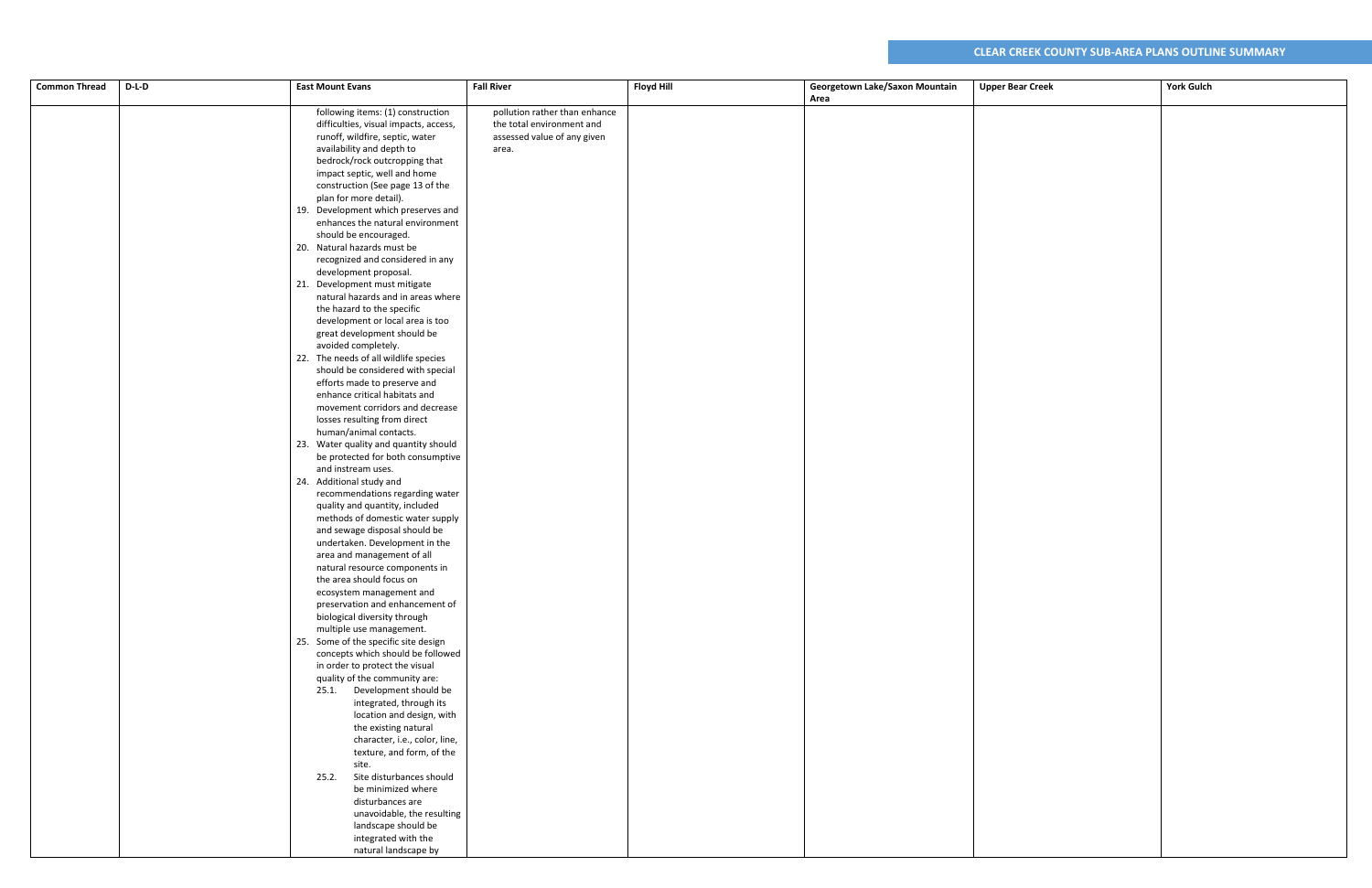| <b>Common Thread</b> | D-L-D                               | <b>East Mount Evans</b>              | <b>Fall River</b>                  | <b>Floyd Hill</b>                 | Georgetown Lake/Saxon Mountain        | <b>Upper Bear Creek</b>                | <b>York Gulch</b>                          |
|----------------------|-------------------------------------|--------------------------------------|------------------------------------|-----------------------------------|---------------------------------------|----------------------------------------|--------------------------------------------|
|                      |                                     |                                      |                                    |                                   | Area                                  |                                        |                                            |
|                      |                                     | using similar vegetation,            |                                    |                                   |                                       |                                        |                                            |
|                      |                                     | lines, colors, textures,             |                                    |                                   |                                       |                                        |                                            |
|                      |                                     | and forms.                           |                                    |                                   |                                       |                                        |                                            |
|                      |                                     | .Maximum use should be<br>25.3.      |                                    |                                   |                                       |                                        |                                            |
|                      |                                     | made of a site's capacity            |                                    |                                   |                                       |                                        |                                            |
|                      |                                     | to screen development                |                                    |                                   |                                       |                                        |                                            |
|                      |                                     |                                      |                                    |                                   |                                       |                                        |                                            |
|                      |                                     | from view. For areas with            |                                    |                                   |                                       |                                        |                                            |
|                      |                                     | less than adequate                   |                                    |                                   |                                       |                                        |                                            |
|                      |                                     | landscape screening                  |                                    |                                   |                                       |                                        |                                            |
|                      |                                     | capacity, the visual                 |                                    |                                   |                                       |                                        |                                            |
|                      |                                     | diversity and landscape              |                                    |                                   |                                       |                                        |                                            |
|                      |                                     | screening of the site                |                                    |                                   |                                       |                                        |                                            |
|                      |                                     | should be enhanced.                  |                                    |                                   |                                       |                                        |                                            |
|                      |                                     | 4The visually attractive<br>25.4.    |                                    |                                   |                                       |                                        |                                            |
|                      |                                     | and high quality elements            |                                    |                                   |                                       |                                        |                                            |
|                      |                                     | of a site's landscape                |                                    |                                   |                                       |                                        |                                            |
|                      |                                     | should be maintained.                |                                    |                                   |                                       |                                        |                                            |
|                      |                                     | The less attractive and              |                                    |                                   |                                       |                                        |                                            |
|                      |                                     | lower quality portions of            |                                    |                                   |                                       |                                        |                                            |
|                      |                                     | the site should be                   |                                    |                                   |                                       |                                        |                                            |
|                      |                                     | upgraded.                            |                                    |                                   |                                       |                                        |                                            |
|                      |                                     | Measures should be                   |                                    |                                   |                                       |                                        |                                            |
|                      |                                     | 25.5.                                |                                    |                                   |                                       |                                        |                                            |
|                      |                                     | taken to insure                      |                                    |                                   |                                       |                                        |                                            |
|                      |                                     | architectural quality,               |                                    |                                   |                                       |                                        |                                            |
|                      |                                     | especially when buildings            |                                    |                                   |                                       |                                        |                                            |
|                      |                                     | are the visually dominant            |                                    |                                   |                                       |                                        |                                            |
|                      |                                     | component of a                       |                                    |                                   |                                       |                                        |                                            |
|                      |                                     | landscape.                           |                                    |                                   |                                       |                                        |                                            |
|                      |                                     | The silhouette effect of<br>25.6.    |                                    |                                   |                                       |                                        |                                            |
|                      |                                     | structures on prominent              |                                    |                                   |                                       |                                        |                                            |
|                      |                                     | ridges should not be                 |                                    |                                   |                                       |                                        |                                            |
|                      |                                     | allowed.                             |                                    |                                   |                                       |                                        |                                            |
|                      |                                     | All disturbed areas should<br>25.7.  |                                    |                                   |                                       |                                        |                                            |
|                      |                                     | be revegetated.                      |                                    |                                   |                                       |                                        |                                            |
|                      |                                     | Lighting which is<br>25.8.           |                                    |                                   |                                       |                                        |                                            |
|                      |                                     | obtrusive to surrounding             |                                    |                                   |                                       |                                        |                                            |
|                      |                                     | areas should be avoided.             |                                    |                                   |                                       |                                        |                                            |
|                      |                                     | 26. To minimize the visual impact of |                                    |                                   |                                       |                                        |                                            |
|                      |                                     | mail boxes, they should be           |                                    |                                   |                                       |                                        |                                            |
|                      |                                     | dispersed into small groups and      |                                    |                                   |                                       |                                        |                                            |
|                      |                                     | integrated into aesthetically        |                                    |                                   |                                       |                                        |                                            |
|                      |                                     | pleasing structures.                 |                                    |                                   |                                       |                                        |                                            |
| Open Space, Trails   | Open Space shall be top priority    | The rural and open space             | Limited sales of former BLM        | Maintain current County standards | GOAL 1. To develop and maintain       | The primary goal of the area, the      | York .Gulch and Clear Creek County         |
| and Recreation       | as BLM lands are disbursed.         | character of the East Mt. Evans      | Lands during the distribution      | of preserving dedicated open      | a Recreation Master Plan for the      | preservation of the natural setting in | should retain as much open space .as       |
|                      | 2. Priorities for Open Space are:   | community is a tremendous asset      | process.                           | space.                            | area, considering the rights and      | public lands, is being accomplished    | possible.                                  |
|                      | 2.1. Water frontage (Clear          | that should be maintained. A         | Retention of most former BLM<br>2. |                                   | responsibilities of individuals and   | currently.                             | Existing public lands should remain<br>2.  |
|                      | Creek, Mill Creek, Silver           | network of public and private open   | Lands as open space for            |                                   | entities affected, to include plans   | 1.1. No further action is required.    | public lands. The exception would be       |
|                      | Creek, trail Creek)                 | space, trail corridors, and active   | protection and maintenance of      |                                   | for sub-areas, all to be submitted    | Some federal agencies are              | the sale of small tracts of public land    |
|                      | 2.2. Wildlife habitat               | and passive recreation areas         | the watershed.                     |                                   |                                       |                                        |                                            |
|                      |                                     |                                      |                                    |                                   | for Planning Commission review.       | cutting back on their                  | which adjoin private property, which       |
|                      | 2.3. Ridgetops, summits             | should be developed.                 |                                    |                                   | The intent of all plans will be to    | responsibilities because of the        | is-supported, provided it does not         |
|                      | 2.4. Historically significant sites | The existence of a large amount of   |                                    |                                   | monitor and guide the current         | federal budget cuts.                   | change the zoning .of either               |
|                      | 2.5. Recreational trails (new       | undeveloped land within the East     |                                    |                                   | and future recreational use of        | 1.2. In the future some of the public  | .property, or result in construction of    |
|                      | and existing)                       | Mt. Evans area is integral to the    |                                    |                                   | the area in an environmentally        | land in the area may be put up         | more than one single family home           |
|                      | 2.6. Community parks (Lawson)       | overall character of this            |                                    |                                   | sensitive manner in order to          | for sale and available for             | per combined site.                         |
|                      |                                     | community.                           |                                    |                                   | provide for the public health,        | development. The residents of          | The-Forest Service should retain-its       |
|                      |                                     | Within the area, all existing public |                                    |                                   | safety and welfare.                   | Upper Bear Creek need to be            | current land and resource                  |
|                      |                                     | open space should be preserved       |                                    |                                   | GOAL 2. To develop and maintain<br>2. | aware of any plans to dispose          | designation, "dispersed recreation",       |
|                      |                                     | for recreational and/or wildlife     |                                    |                                   | cooperative agreement for             | of the public lands and adjust         | for York Gulch and surrounding             |
|                      |                                     | use. Also, as much additional open   |                                    |                                   | management of Goal Number 1.          | goals and policy accordingly.          | areas.                                     |
|                      |                                     | space land as possible should be     |                                    |                                   | GOAL 3. To coordinate with at<br>3.   |                                        | It is the very strong belief in York<br>4. |
|                      |                                     | secured by public agencies before    |                                    |                                   | her Master Planning efforts.          |                                        | Gulch that the former BLM                  |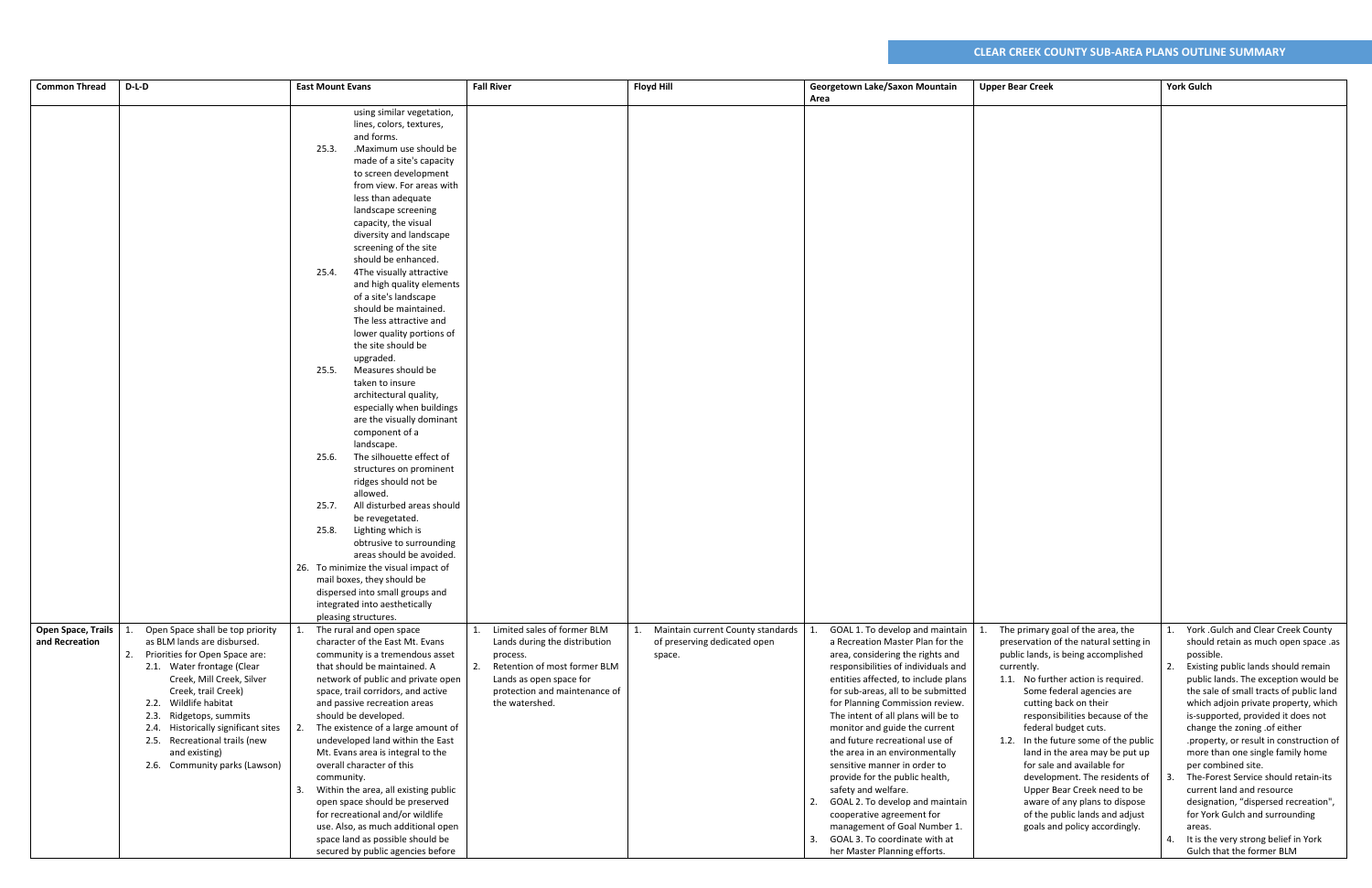| <b>Common Thread</b> | $D-L-D$ | <b>East Mount Evans</b>                                          | <b>Fall River</b> | <b>Floyd Hill</b> | Georgetown Lake/Saxon Mountain<br>Area | <b>Upper Bear Creek</b> | <b>York Gulch</b>                         |
|----------------------|---------|------------------------------------------------------------------|-------------------|-------------------|----------------------------------------|-------------------------|-------------------------------------------|
|                      |         | it is developed. If public agencies                              |                   |                   | 4. The plan creates very specific      |                         | properties in this area should remain     |
|                      |         | decide to divest themselves of                                   |                   |                   | open space and recreation              |                         | open space.                               |
|                      |         | land held in the area, the county                                |                   |                   | policies for this subarea as whole     |                         | 5.<br>Small parcels of BLM property which |
|                      |         | should step forward to purchase                                  |                   |                   | and for three specific subareas as     |                         | are adjacent to private property          |
|                      |         | and preserve the lands for open                                  |                   |                   | shown in pages 1-7.                    |                         | should be made available to the           |
|                      |         | space.                                                           |                   |                   | 5. There is a very specific subarea    |                         | private property owner(s),                |
|                      |         | 4. There needs to be greater                                     |                   |                   | boundary that needs to be              |                         | maintaining current dwelling              |
|                      |         | communication and cooperation                                    |                   |                   | mapped.                                |                         | restrictions based on M-1 zoning.         |
|                      |         | among the entities involved in the                               |                   |                   |                                        |                         |                                           |
|                      |         | management of open space lands                                   |                   |                   |                                        |                         |                                           |
|                      |         | to ensure that their goals and                                   |                   |                   |                                        |                         |                                           |
|                      |         | objectives are compatible, and                                   |                   |                   |                                        |                         |                                           |
|                      |         | that efficient use is made of                                    |                   |                   |                                        |                         |                                           |
|                      |         | natural scenic and historic                                      |                   |                   |                                        |                         |                                           |
|                      |         | resources. The public entities that                              |                   |                   |                                        |                         |                                           |
|                      |         | should be involved include:                                      |                   |                   |                                        |                         |                                           |
|                      |         | 4.1. U.S. Forest Service<br>4.2. Colorado State Land Board       |                   |                   |                                        |                         |                                           |
|                      |         | 4.3. Denver Mountain Parks                                       |                   |                   |                                        |                         |                                           |
|                      |         | <b>System Clear Creek County</b>                                 |                   |                   |                                        |                         |                                           |
|                      |         | 4.4. Jefferson County                                            |                   |                   |                                        |                         |                                           |
|                      |         | 4.5. Colorado Division of Wildlife                               |                   |                   |                                        |                         |                                           |
|                      |         | <b>Bureau of Land Management</b>                                 |                   |                   |                                        |                         |                                           |
|                      |         | Colorado State Land Board                                        |                   |                   |                                        |                         |                                           |
|                      |         | 5. The preservation of open lands                                |                   |                   |                                        |                         |                                           |
|                      |         | within the area will be necessary                                |                   |                   |                                        |                         |                                           |
|                      |         | to keep it from merging with the                                 |                   |                   |                                        |                         |                                           |
|                      |         | growing Evergreen communities to                                 |                   |                   |                                        |                         |                                           |
|                      |         | the east.                                                        |                   |                   |                                        |                         |                                           |
|                      |         | 6. Private open space should be                                  |                   |                   |                                        |                         |                                           |
|                      |         | protected, and creation of<br>conservation easements or similar  |                   |                   |                                        |                         |                                           |
|                      |         | protective programs should be                                    |                   |                   |                                        |                         |                                           |
|                      |         | encouraged for the following                                     |                   |                   |                                        |                         |                                           |
|                      |         | reasons:                                                         |                   |                   |                                        |                         |                                           |
|                      |         | 6.1. preserve a rural character;                                 |                   |                   |                                        |                         |                                           |
|                      |         | 6.2. maintain visual and scenic                                  |                   |                   |                                        |                         |                                           |
|                      |         | quality;                                                         |                   |                   |                                        |                         |                                           |
|                      |         | 6.3. protect wildlife habitat;                                   |                   |                   |                                        |                         |                                           |
|                      |         | 6.4. buffer existing and future                                  |                   |                   |                                        |                         |                                           |
|                      |         | development;                                                     |                   |                   |                                        |                         |                                           |
|                      |         | 6.5. provide open land or park                                   |                   |                   |                                        |                         |                                           |
|                      |         | experiences within future<br>development;                        |                   |                   |                                        |                         |                                           |
|                      |         | 6.6. preserve a link to the                                      |                   |                   |                                        |                         |                                           |
|                      |         | co=unity's cultural and                                          |                   |                   |                                        |                         |                                           |
|                      |         | historic ranching heritage;                                      |                   |                   |                                        |                         |                                           |
|                      |         | 6.7. enhance property values.                                    |                   |                   |                                        |                         |                                           |
|                      |         | 7. There should be increased                                     |                   |                   |                                        |                         |                                           |
|                      |         | communication between the                                        |                   |                   |                                        |                         |                                           |
|                      |         | residents through EMERGE and the                                 |                   |                   |                                        |                         |                                           |
|                      |         | various government organizations                                 |                   |                   |                                        |                         |                                           |
|                      |         | responsible for public open space,                               |                   |                   |                                        |                         |                                           |
|                      |         | parks and planning in the area.                                  |                   |                   |                                        |                         |                                           |
|                      |         | 8. Coordinated efforts should aim for                            |                   |                   |                                        |                         |                                           |
|                      |         | developing better access to, and<br>linkages between public open |                   |                   |                                        |                         |                                           |
|                      |         | spaces. This could be achieved                                   |                   |                   |                                        |                         |                                           |
|                      |         | through a variety of techniques                                  |                   |                   |                                        |                         |                                           |
|                      |         | including the use of easements or                                |                   |                   |                                        |                         |                                           |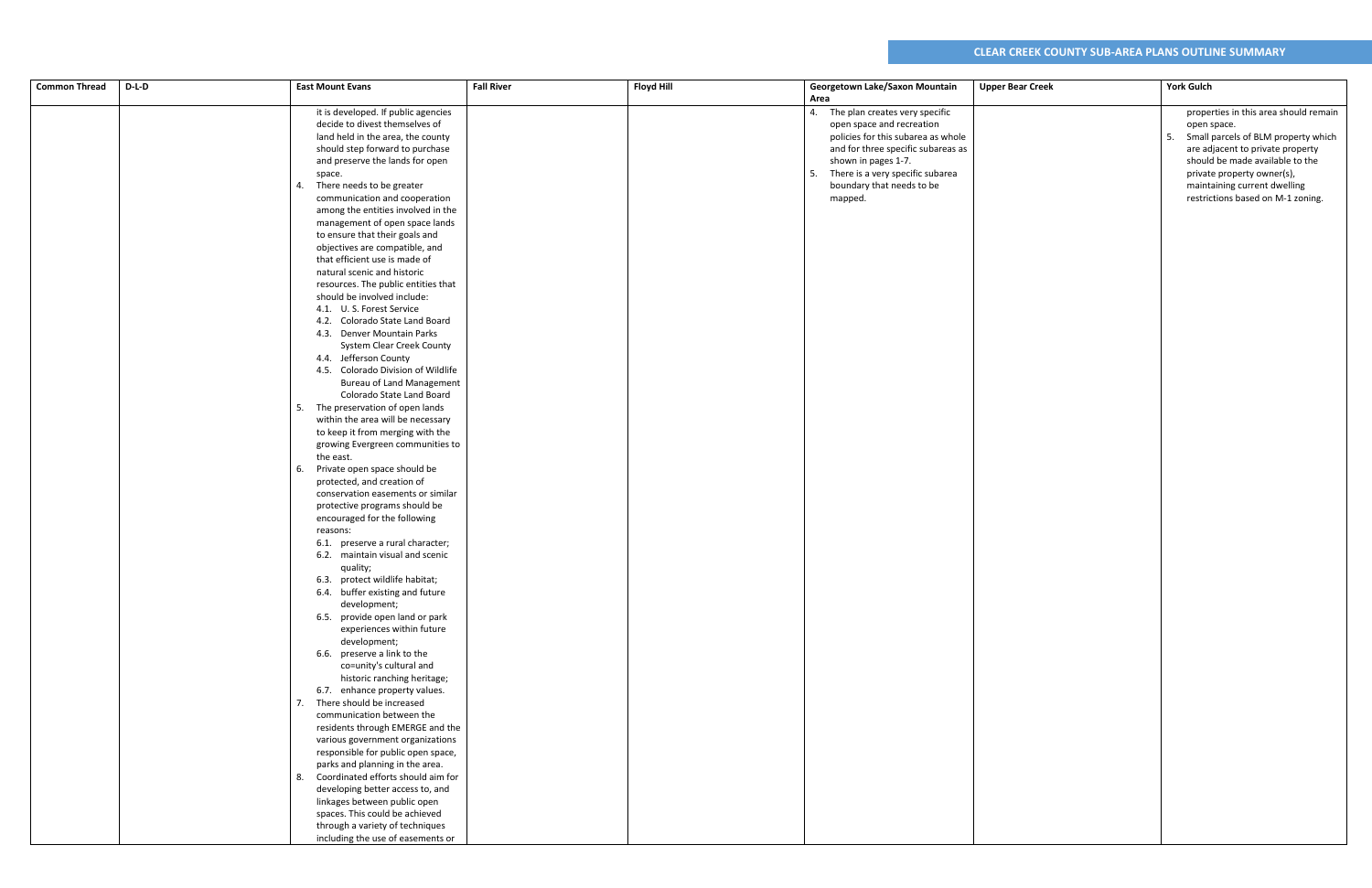| $D-L-D$<br><b>Common Thread</b> | <b>East Mount Evans</b>                                               | <b>Fall River</b> | <b>Floyd Hill</b> | Georgetown Lake/Saxon Mountain | <b>Upper Bear Creek</b> | <b>York Gulch</b> |
|---------------------------------|-----------------------------------------------------------------------|-------------------|-------------------|--------------------------------|-------------------------|-------------------|
|                                 |                                                                       |                   |                   | Area                           |                         |                   |
|                                 | acquisition of additional open                                        |                   |                   |                                |                         |                   |
|                                 | space. $\cdot$                                                        |                   |                   |                                |                         |                   |
|                                 | 9. Better access to public lands                                      |                   |                   |                                |                         |                   |
|                                 | should be developed when                                              |                   |                   |                                |                         |                   |
|                                 | sensitive wildlife habitats, fragile                                  |                   |                   |                                |                         |                   |
|                                 | terrain, and unique vegetation are                                    |                   |                   |                                |                         |                   |
|                                 | not threatened.                                                       |                   |                   |                                |                         |                   |
|                                 | 10. Private property owners of large                                  |                   |                   |                                |                         |                   |
|                                 | undeveloped tracts of land should                                     |                   |                   |                                |                         |                   |
|                                 | be encouraged by proper planning                                      |                   |                   |                                |                         |                   |
|                                 | to preserve open space through a                                      |                   |                   |                                |                         |                   |
|                                 | variety of conservation and                                           |                   |                   |                                |                         |                   |
|                                 | preservation techniques.                                              |                   |                   |                                |                         |                   |
|                                 | 11. An improved trails network should                                 |                   |                   |                                |                         |                   |
|                                 | be developed that provides                                            |                   |                   |                                |                         |                   |
|                                 | additional trails for hiking, biking                                  |                   |                   |                                |                         |                   |
|                                 | and equestrian use, and precludes                                     |                   |                   |                                |                         |                   |
|                                 | motorized vehicles.                                                   |                   |                   |                                |                         |                   |
|                                 | 12. Sites for other passive recreational                              |                   |                   |                                |                         |                   |
|                                 | activities, such as fishing along                                     |                   |                   |                                |                         |                   |
|                                 | Bear Creek, should be identified                                      |                   |                   |                                |                         |                   |
|                                 | and acquired.<br>13. Active recreational sites such as                |                   |                   |                                |                         |                   |
|                                 | multi-use athletic fields, and                                        |                   |                   |                                |                         |                   |
|                                 | shooting ranges, should be                                            |                   |                   |                                |                         |                   |
|                                 | developed. The development of all                                     |                   |                   |                                |                         |                   |
|                                 | recreational facilities should be                                     |                   |                   |                                |                         |                   |
|                                 | compatible with the natural                                           |                   |                   |                                |                         |                   |
|                                 | mountain setting.                                                     |                   |                   |                                |                         |                   |
|                                 | 14. A community park should be                                        |                   |                   |                                |                         |                   |
|                                 | established as a center for                                           |                   |                   |                                |                         |                   |
|                                 | community recreational activities.                                    |                   |                   |                                |                         |                   |
|                                 | 15. Landscapes that have special visual                               |                   |                   |                                |                         |                   |
|                                 | qualities and views that are                                          |                   |                   |                                |                         |                   |
|                                 | frequently seen by many people                                        |                   |                   |                                |                         |                   |
|                                 | should be preserved and                                               |                   |                   |                                |                         |                   |
|                                 | maintained.                                                           |                   |                   |                                |                         |                   |
|                                 | 16. Quality landscapes should be<br>protected from unnecessary visual |                   |                   |                                |                         |                   |
|                                 | disruption by insuring that                                           |                   |                   |                                |                         |                   |
|                                 | development makes maximum use                                         |                   |                   |                                |                         |                   |
|                                 | of the natural screening                                              |                   |                   |                                |                         |                   |
|                                 | capabilities of the landscapes.                                       |                   |                   |                                |                         |                   |
|                                 | 17. The significant visual resources                                  |                   |                   |                                |                         |                   |
|                                 | that should be protected and                                          |                   |                   |                                |                         |                   |
|                                 | enhanced include: meadows,                                            |                   |                   |                                |                         |                   |
|                                 | ridges, hillsides, waterways, vistas,                                 |                   |                   |                                |                         |                   |
|                                 | unique vegetation, historic                                           |                   |                   |                                |                         |                   |
|                                 | structures, valleys, rock                                             |                   |                   |                                |                         |                   |
|                                 | outcroppings, and Upper Bear                                          |                   |                   |                                |                         |                   |
|                                 | Creek and Mt. Evans.                                                  |                   |                   |                                |                         |                   |
|                                 | 18. Land uses that are compatible with                                |                   |                   |                                |                         |                   |
|                                 | these visual resources should be                                      |                   |                   |                                |                         |                   |
|                                 | encouraged.<br>19. When development is proposed in                    |                   |                   |                                |                         |                   |
|                                 | a visual resource area, the                                           |                   |                   |                                |                         |                   |
|                                 | appropriate Design Guidelines                                         |                   |                   |                                |                         |                   |
|                                 | should be followed to ensure the                                      |                   |                   |                                |                         |                   |
|                                 | compatibility of man-made and                                         |                   |                   |                                |                         |                   |
|                                 | natural environments.                                                 |                   |                   |                                |                         |                   |
|                                 |                                                                       |                   |                   |                                |                         |                   |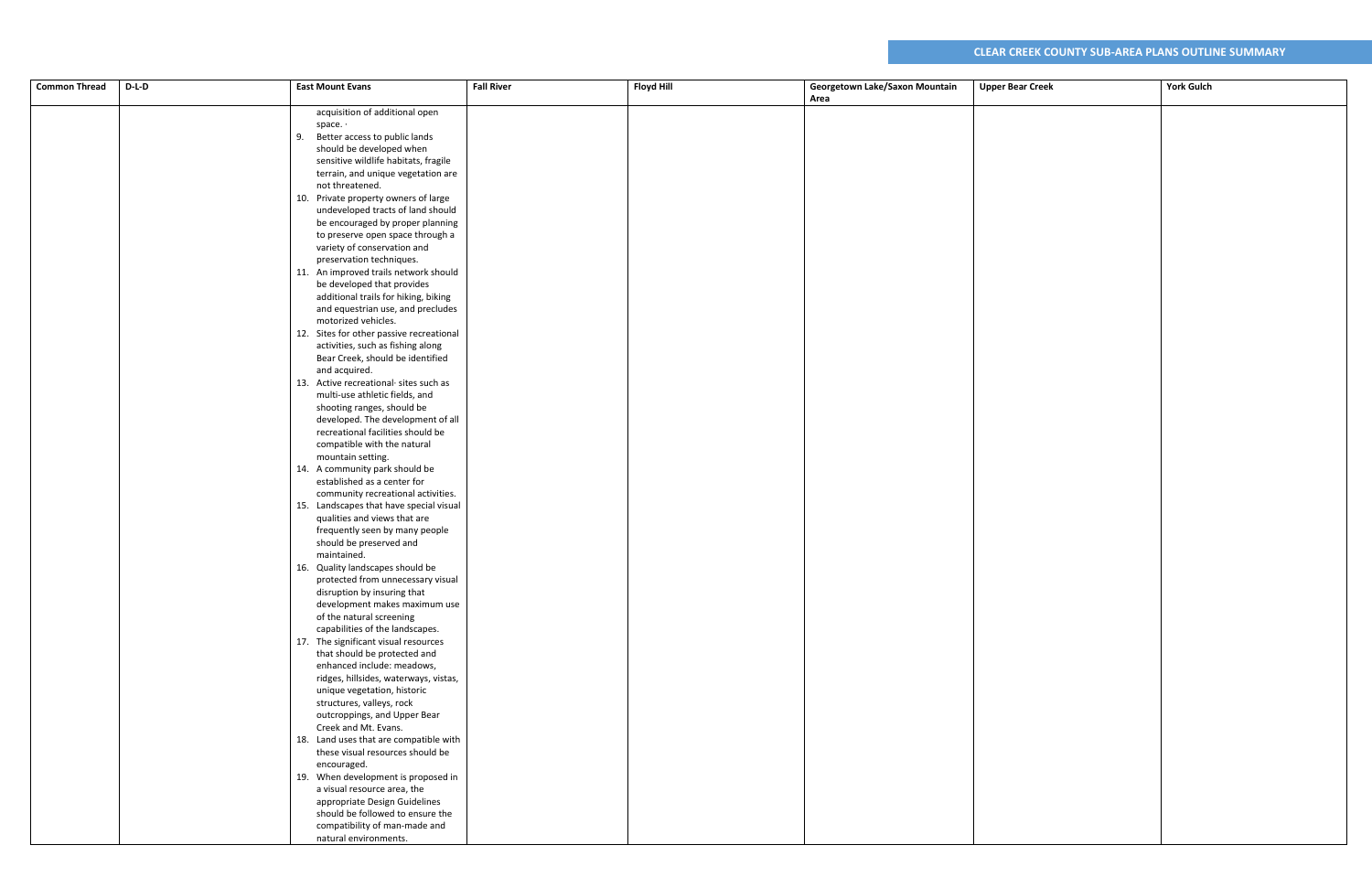| <b>Common Thread</b> | $D-L-D$ | <b>East Mount Evans</b>                                           | <b>Fall River</b> | <b>Floyd Hill</b> | Georgetown Lake/Saxon Mountain | <b>Upper Bear Creek</b> | <b>York Gulch</b> |
|----------------------|---------|-------------------------------------------------------------------|-------------------|-------------------|--------------------------------|-------------------------|-------------------|
|                      |         |                                                                   |                   |                   | Area                           |                         |                   |
|                      |         | 20. In all cases, visual impacts of                               |                   |                   |                                |                         |                   |
|                      |         | dominant structures, steep                                        |                   |                   |                                |                         |                   |
|                      |         | building sites, road grades and                                   |                   |                   |                                |                         |                   |
|                      |         | cuts, and predominant utility lines                               |                   |                   |                                |                         |                   |
|                      |         | and poles should be minimized.                                    |                   |                   |                                |                         |                   |
|                      |         | 21. There should be the development                               |                   |                   |                                |                         |                   |
|                      |         | of an improved trails network that                                |                   |                   |                                |                         |                   |
|                      |         | provides additional trails for                                    |                   |                   |                                |                         |                   |
|                      |         | hiking, biking and equestrian use,                                |                   |                   |                                |                         |                   |
|                      |         | and precludes motorized vehicles.                                 |                   |                   |                                |                         |                   |
|                      |         | These trails should:                                              |                   |                   |                                |                         |                   |
|                      |         | 21.1. vary in length, ascent and                                  |                   |                   |                                |                         |                   |
|                      |         | natural experiences;                                              |                   |                   |                                |                         |                   |
|                      |         | 21.2. link areas of the                                           |                   |                   |                                |                         |                   |
|                      |         | community;                                                        |                   |                   |                                |                         |                   |
|                      |         | 21.3. traverse diverse                                            |                   |                   |                                |                         |                   |
|                      |         | landscapes;                                                       |                   |                   |                                |                         |                   |
|                      |         | 21.4. access views and vistas;                                    |                   |                   |                                |                         |                   |
|                      |         | 21.5. intersect to allow the                                      |                   |                   |                                |                         |                   |
|                      |         | traveler a choice of paths                                        |                   |                   |                                |                         |                   |
|                      |         | to a destination; avoid                                           |                   |                   |                                |                         |                   |
|                      |         | areas containing                                                  |                   |                   |                                |                         |                   |
|                      |         | endangered species or                                             |                   |                   |                                |                         |                   |
|                      |         | fragile environments<br>22. Public land should be made more       |                   |                   |                                |                         |                   |
|                      |         | accessible provided that wildlife                                 |                   |                   |                                |                         |                   |
|                      |         | habitats and fragile natural                                      |                   |                   |                                |                         |                   |
|                      |         | environments can be protected.                                    |                   |                   |                                |                         |                   |
|                      |         | 23. Trail corridors should utilize flood                          |                   |                   |                                |                         |                   |
|                      |         | plains, public rights-of-way,                                     |                   |                   |                                |                         |                   |
|                      |         | existing and abandoned utility                                    |                   |                   |                                |                         |                   |
|                      |         | rights-of-way, leased private                                     |                   |                   |                                |                         |                   |
|                      |         | property, parks and public open                                   |                   |                   |                                |                         |                   |
|                      |         | space. They should be used to                                     |                   |                   |                                |                         |                   |
|                      |         | connect open space parcels. The                                   |                   |                   |                                |                         |                   |
|                      |         | trails map (to be completed)                                      |                   |                   |                                |                         |                   |
|                      |         | shows the major trail corridors,                                  |                   |                   |                                |                         |                   |
|                      |         | existing and proposed. These trails                               |                   |                   |                                |                         |                   |
|                      |         | should serve pedestrians,                                         |                   |                   |                                |                         |                   |
|                      |         | equestrians and bicyclists. In                                    |                   |                   |                                |                         |                   |
|                      |         | addition, pedestrian and bicycle                                  |                   |                   |                                |                         |                   |
|                      |         | paths should be located along the                                 |                   |                   |                                |                         |                   |
|                      |         | three primary roadways in the                                     |                   |                   |                                |                         |                   |
|                      |         | area - Upper Bear Creek,                                          |                   |                   |                                |                         |                   |
|                      |         | Stagecoach, and Witter Gulch.                                     |                   |                   |                                |                         |                   |
|                      |         | 24. Passive and active recreational                               |                   |                   |                                |                         |                   |
|                      |         | areas should be acquired to diffuse                               |                   |                   |                                |                         |                   |
|                      |         | the pressure for recreational                                     |                   |                   |                                |                         |                   |
|                      |         | opportunities as growth occurs.                                   |                   |                   |                                |                         |                   |
|                      |         | 25. Protect and enhance open space                                |                   |                   |                                |                         |                   |
|                      |         | and natural resources by designing                                |                   |                   |                                |                         |                   |
|                      |         | recreational facilities and outdoor                               |                   |                   |                                |                         |                   |
|                      |         | multi-use fields to be compatible<br>with their mountain setting. |                   |                   |                                |                         |                   |
|                      |         | 26. Preservation of visual open space                             |                   |                   |                                |                         |                   |
|                      |         | should be a priority because it is                                |                   |                   |                                |                         |                   |
|                      |         | critical to the perception of the                                 |                   |                   |                                |                         |                   |
|                      |         | rural mountain environment and                                    |                   |                   |                                |                         |                   |
|                      |         | to the unique mountain area. The                                  |                   |                   |                                |                         |                   |
|                      |         | views and vistas in the East Mt.                                  |                   |                   |                                |                         |                   |
|                      |         | Evans area should be protected                                    |                   |                   |                                |                         |                   |
|                      |         |                                                                   |                   |                   |                                |                         |                   |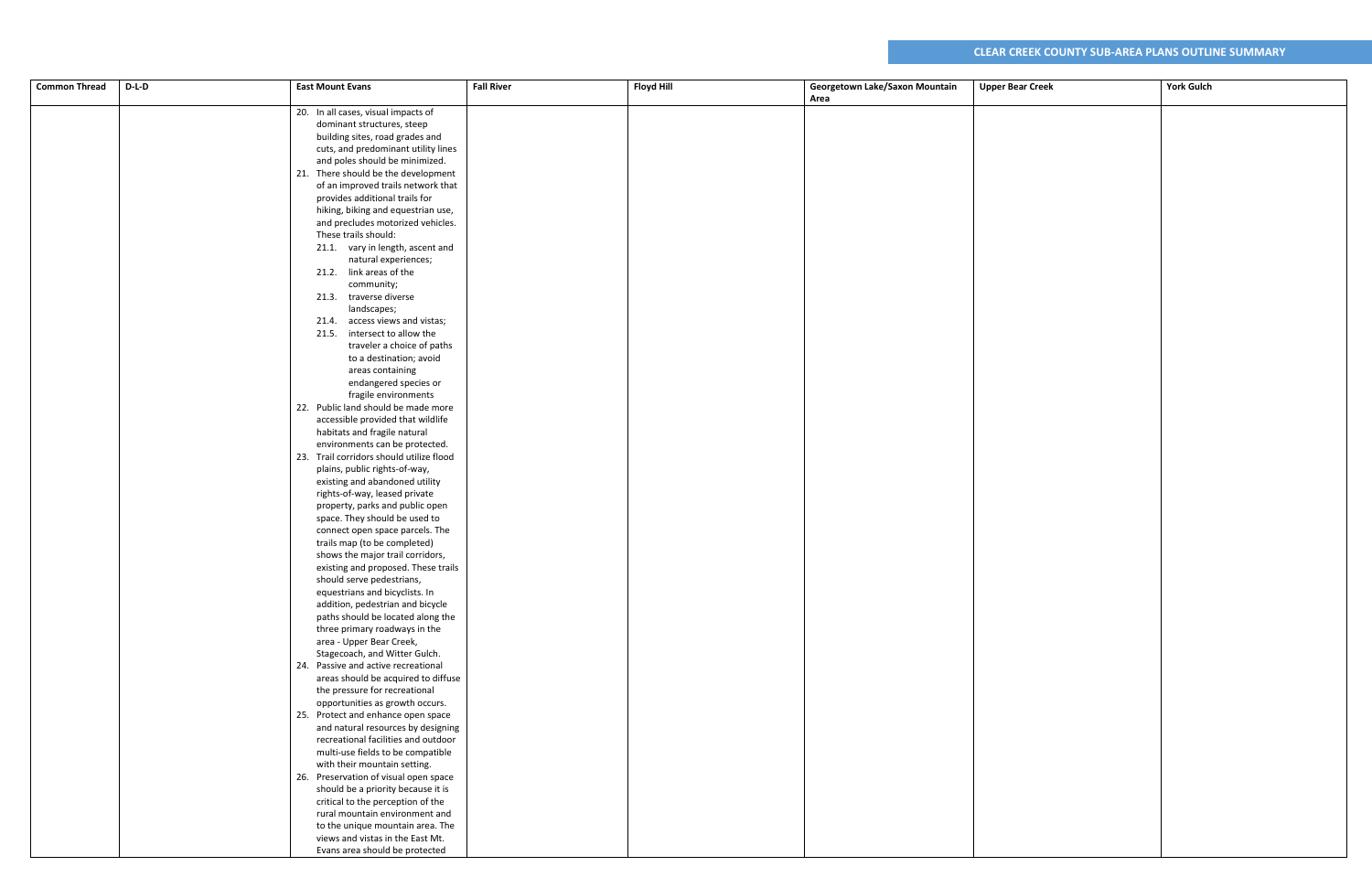| <b>Common Thread</b> | D-L-D                                                                                                                                                                                                                                                                                                                                                                                                                                                                                                                                                                                                                                                                                                                                                                                                                                                                                                                                                                                                   | <b>East Mount Evans</b>                                                                                                                                                                                                                                                                                                                                                                                                                                                                                                                                                                                                                                                                                                                                                                                                                                                                                                                                                                                                                                                                                                | <b>Fall River</b>                                                                                                                                                                                                                                                                                                                                                                                                       | <b>Floyd Hill</b>                                                                                                                                                                                                                                                                                                                                                                                                                                                                                                                                                                                                                                                                                                                        | Georgetown Lake/Saxon Mountain<br>Area | <b>Upper Bear Creek</b>                                                                                                                                                                                                                                                                                                                                                                                                                                                                                                                                                                                                                                                                                                                                                                                                                                                                                                                                                              | <b>York Gulch</b>                                                                                                                                                                                                                                                                                                                                                                                                                                                                                                                                                                                                                                                                                                                                                                                                                                                                                                                                                                                                                                 |
|----------------------|---------------------------------------------------------------------------------------------------------------------------------------------------------------------------------------------------------------------------------------------------------------------------------------------------------------------------------------------------------------------------------------------------------------------------------------------------------------------------------------------------------------------------------------------------------------------------------------------------------------------------------------------------------------------------------------------------------------------------------------------------------------------------------------------------------------------------------------------------------------------------------------------------------------------------------------------------------------------------------------------------------|------------------------------------------------------------------------------------------------------------------------------------------------------------------------------------------------------------------------------------------------------------------------------------------------------------------------------------------------------------------------------------------------------------------------------------------------------------------------------------------------------------------------------------------------------------------------------------------------------------------------------------------------------------------------------------------------------------------------------------------------------------------------------------------------------------------------------------------------------------------------------------------------------------------------------------------------------------------------------------------------------------------------------------------------------------------------------------------------------------------------|-------------------------------------------------------------------------------------------------------------------------------------------------------------------------------------------------------------------------------------------------------------------------------------------------------------------------------------------------------------------------------------------------------------------------|------------------------------------------------------------------------------------------------------------------------------------------------------------------------------------------------------------------------------------------------------------------------------------------------------------------------------------------------------------------------------------------------------------------------------------------------------------------------------------------------------------------------------------------------------------------------------------------------------------------------------------------------------------------------------------------------------------------------------------------|----------------------------------------|--------------------------------------------------------------------------------------------------------------------------------------------------------------------------------------------------------------------------------------------------------------------------------------------------------------------------------------------------------------------------------------------------------------------------------------------------------------------------------------------------------------------------------------------------------------------------------------------------------------------------------------------------------------------------------------------------------------------------------------------------------------------------------------------------------------------------------------------------------------------------------------------------------------------------------------------------------------------------------------|---------------------------------------------------------------------------------------------------------------------------------------------------------------------------------------------------------------------------------------------------------------------------------------------------------------------------------------------------------------------------------------------------------------------------------------------------------------------------------------------------------------------------------------------------------------------------------------------------------------------------------------------------------------------------------------------------------------------------------------------------------------------------------------------------------------------------------------------------------------------------------------------------------------------------------------------------------------------------------------------------------------------------------------------------|
|                      |                                                                                                                                                                                                                                                                                                                                                                                                                                                                                                                                                                                                                                                                                                                                                                                                                                                                                                                                                                                                         | and enhanced as development<br>occurs. · The significant visual<br>resources identified in this section,<br>and the recommendation <sup>®</sup> for<br>their preservation, should be<br>carefully considered when<br>development proposals are<br>reviewed.<br>27. The significant visual resources<br>that should be protected include<br>the following:<br>27.1. All views of Mt. Evans and<br>surrounding peaks.<br>27.2. All views of Hicks<br>Mountain.<br>27.3. Meadows and waterways<br>on Bear Creek, Yankee<br>Creek, and Corral Creek.<br>27.4. Open ridges and forested<br>hillsides along major<br>valleys.<br>27.5. Special vistas, rock<br>outcropping and unique<br>vegetation and timbered<br>areas.                                                                                                                                                                                                                                                                                                                                                                                                   |                                                                                                                                                                                                                                                                                                                                                                                                                         |                                                                                                                                                                                                                                                                                                                                                                                                                                                                                                                                                                                                                                                                                                                                          |                                        |                                                                                                                                                                                                                                                                                                                                                                                                                                                                                                                                                                                                                                                                                                                                                                                                                                                                                                                                                                                      |                                                                                                                                                                                                                                                                                                                                                                                                                                                                                                                                                                                                                                                                                                                                                                                                                                                                                                                                                                                                                                                   |
| Transportation       | Promote smooth, safe and<br>efficient traffic flow in, through<br>and around the D-L-D area for<br>motor vehicles, pedestrians,<br>bicycles and equestrians.<br>1.1. The local street system<br>shall be designed<br>maintained and improved<br>especially to promote<br>public safety and<br>convenience.<br>Keep the semi-rural<br>1.2.<br>atmosphere outside the I-<br>70 corridor while ensuring<br>quality maintenance for<br>our roads and trails.<br>1.3.<br>Keep active<br>communication with, the<br>BOCC on addressing Road<br>and Bridge issues, such as<br>paving, maintenance, road<br>improvements, dust<br>control, signage, etc.<br>Promote local access to<br>1.4.<br>public transportation<br>services presently going<br>through our area for local<br>travel as well as to the<br>metro area and airports.<br>1.5. Endorse that I-70 should<br>be maintained within its<br>current right-of-way.<br>Promote cleanup of the I-<br>1.6.<br>70 corridor environment<br>by the Colorado | 27.6.<br><b>EMERGE desires to continue its</b><br>semi-rural atmosphere served by<br>roads improved and maintained to<br>high standards.<br>2. Extension of blacktop roads should<br>occur as development and density<br>increase.<br>The county should ease the<br>burden of such road<br>improvements with builder<br>contributions.<br>4. Transportation policy should<br>include references and<br>enhancements to foot, bicycle, and<br>horse traffic as well as motorized<br>vehicles.<br>5. Establish committee within<br>EMERGE to assist county in setting<br>priorities on road maintenance<br>and keep up active communication<br>with county on road problems,<br>planning, drainage, etc.<br>6. Urge improvement of north-south<br>access between this co=unity and<br>the larger part of Clear Creek<br>County.<br>Through work with the<br>appropriate government entities<br><b>EMERGE will strive to maintain</b><br>ease of access maintaining the<br>minimal traffic congestion now in<br>existence while at the same time<br>encouraging carpooling and public<br>transportation at its periphery. | Fall River Road should be<br>adequately and regularly<br>maintained as to its surface<br>condition. Ebert Hill should be<br>paved and its safety enhanced<br>at the earliest possible time.<br>Law enforcement should be<br>adequately provided,<br>especially regarding speed<br>controls, and particularly<br>during heavy seasonal use of<br>surrounding recreational areas<br>during summer months and<br>weekends. | Apply for a service annexation into<br>RTD for the Floyd Hill area.<br>Work with landowners and<br>2.<br>agencies to design and construct<br>new egress and access roads.<br>Maintain and enhance the existing<br>emergency egress route at Pat<br>Creek, south of the study area.<br>Sign, maintain and enhance the<br>4.<br>secondary emergency vehicle<br>egress route at Sawmill Court and<br>provide an alternative route which<br>meets or exceeds the quality of<br>the existing route.<br>Adopt a County standard for a<br>5.<br>maximum number of residential<br>units that may be constructed off<br>a single point of access.<br>6. Work with CDOT to provide a<br>westbound off-ramp at the mile<br>marker #247 interchange. |                                        | 1. The area's semi- rural atmosphere<br>should continue to be served by<br>roads improved and maintained to<br>high standards.<br>1.1. Extension of blacktop roads<br>should occur as development<br>and density increase.<br>1.2. The county should ease the<br>burden of such road<br>improvements with builder<br>contributions.<br>1.3. Transportation policy should<br>include references and<br>enhancements to foot, bicycle,<br>and horse traffic as well as<br>motorized vehicles.<br>1.4. Urge improvement of North -<br>South access between this<br>community and the larger part<br>of Clear Creek County.<br>1.5. Improvements should be made<br>only when the community<br>character can be maintained<br>and the environmental impacts<br>are acceptable.<br>1.6. New development with the<br>planning area should not be<br>approved when the traffic<br>generated would result in Level<br>of Service F on existing road<br>segments within the Evergreen<br>area. | The Gilpin-Clear Creek Home and<br>Landowners Association, Inc.<br>("GCCHLA") plans to continue to<br>maintain the road system in its<br>current state, providing<br>improvements.as needed for safe<br>vehicular travel. Assistance from the<br>county at the request of GCCHLA for<br>maintenance is\ greatly appreciated.<br>The continued involvement of the<br>2.<br>county in resolving disputes and<br>misunderstandings about road right<br>of way and access is encouraged and<br>appreciated.<br>The steep section of county road<br>3.<br>between Chinook and Saddle Drive is<br>perhaps the most dangerous and<br>troublesome section of road in York:<br>Gulch. A guard rail in this area is<br>needed to prevent a serious<br>accident.<br>Improve the York Gulch Road and<br>Fall River Road intersection by<br>widening, reducing slopes, and<br>improving visibility.<br>The. Special Use Permit with the<br>Forest Service needs to be reviewed<br>and updated periodically to insure<br>that all necessary roads are included. |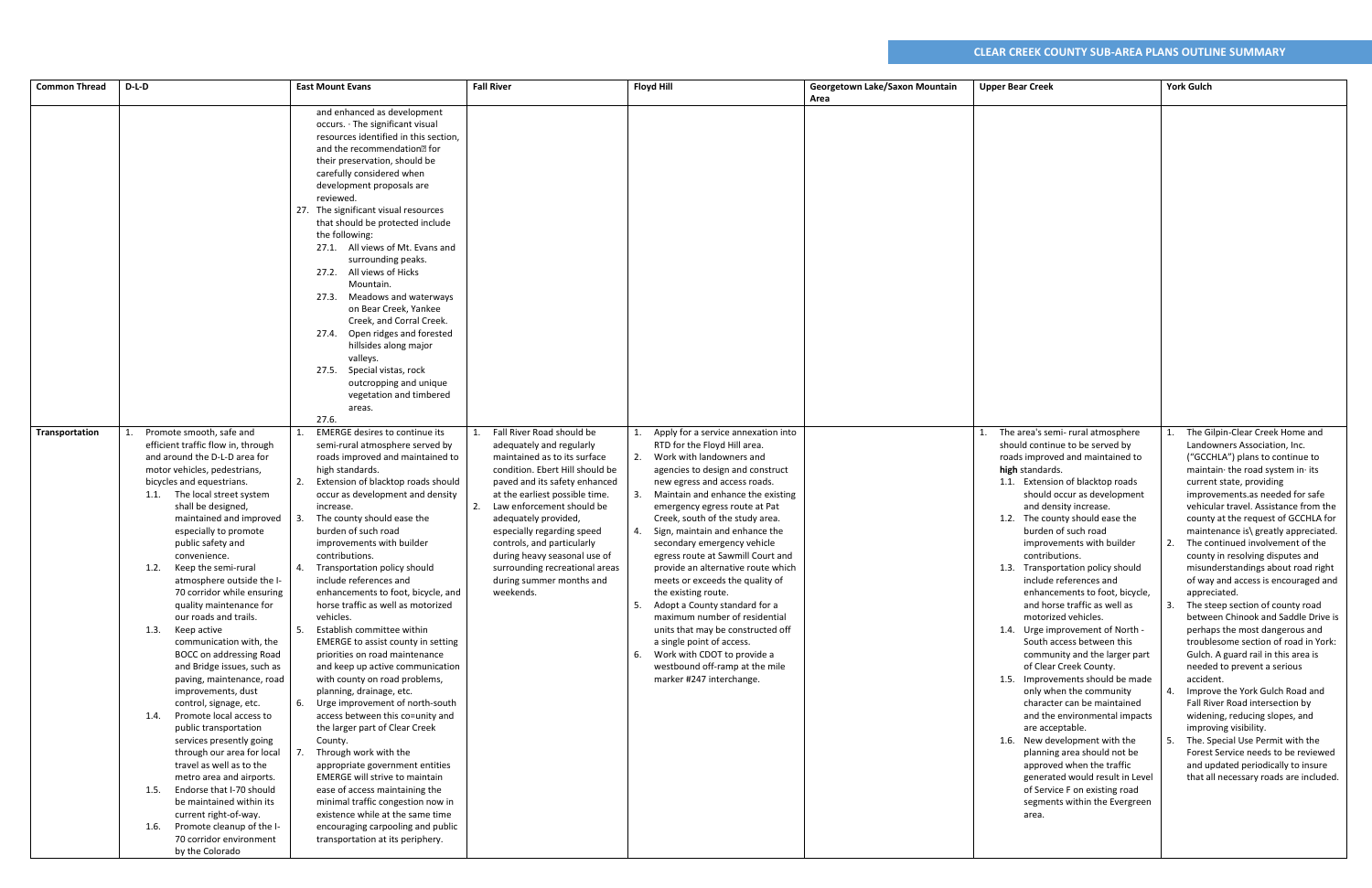| <b>Common Thread</b>                            | $D-L-D$                                                                                                                                                                                                                                                                                                                                                                                                                                                                                                                                                                                 | <b>East Mount Evans</b>                                                                                                                                                                                                                                                                                                                                                                                                                                                                                                                                                                                                                                                                                                                                                                                                                                                                                                                                                                                                                                                                                                                                                                                                                                                                                                                                                                                                                                                                                                                                                                                               | <b>Fall River</b>                                                          | <b>Floyd Hill</b> | Georgetown Lake/Saxon Mountain<br>Area | <b>Upper Bear Creek</b> | <b>York Gulch</b> |
|-------------------------------------------------|-----------------------------------------------------------------------------------------------------------------------------------------------------------------------------------------------------------------------------------------------------------------------------------------------------------------------------------------------------------------------------------------------------------------------------------------------------------------------------------------------------------------------------------------------------------------------------------------|-----------------------------------------------------------------------------------------------------------------------------------------------------------------------------------------------------------------------------------------------------------------------------------------------------------------------------------------------------------------------------------------------------------------------------------------------------------------------------------------------------------------------------------------------------------------------------------------------------------------------------------------------------------------------------------------------------------------------------------------------------------------------------------------------------------------------------------------------------------------------------------------------------------------------------------------------------------------------------------------------------------------------------------------------------------------------------------------------------------------------------------------------------------------------------------------------------------------------------------------------------------------------------------------------------------------------------------------------------------------------------------------------------------------------------------------------------------------------------------------------------------------------------------------------------------------------------------------------------------------------|----------------------------------------------------------------------------|-------------------|----------------------------------------|-------------------------|-------------------|
|                                                 | Department of<br>Transportation                                                                                                                                                                                                                                                                                                                                                                                                                                                                                                                                                         | 8. County standards for acceptance<br>of roads should be strictly<br>enforced.                                                                                                                                                                                                                                                                                                                                                                                                                                                                                                                                                                                                                                                                                                                                                                                                                                                                                                                                                                                                                                                                                                                                                                                                                                                                                                                                                                                                                                                                                                                                        |                                                                            |                   |                                        |                         |                   |
| Housing                                         | Support continued availability of<br>all levels of housing, expecting<br>future building to be well-<br>planned, safe and sanitary (from<br>mobile homes to high-end<br>properties).                                                                                                                                                                                                                                                                                                                                                                                                    | Housing opportunities should be<br>provided for different lifestyles<br>and levels of income in order to<br>create community diversity.                                                                                                                                                                                                                                                                                                                                                                                                                                                                                                                                                                                                                                                                                                                                                                                                                                                                                                                                                                                                                                                                                                                                                                                                                                                                                                                                                                                                                                                                               |                                                                            |                   |                                        |                         |                   |
| Cultural/Historical<br>and Community<br>Quality | Promote the establishment of a<br>community core area in the DLD<br>area.<br>Preserve and maintain all<br>2.<br>historically significant sites, i.e.,<br>Dumont School house, Mill City<br>House, cemetery, Colorado<br>Cabin, grave near the Post Office,<br>Mill Creek arastra.<br>Keep the Post Office in Dumont.<br>3.<br>Pursue a historical/cultural<br>4.<br>resource inventory of D-L-D area.<br>Foster the development of<br>5.<br>written history for our area,<br>through the Mill Creek Valley<br>Historical Society and other<br>appropriate agencies and<br>institutions. | Historic resources provide links to<br>the past, enriching the area's<br>character. The destruction of tan<br>important historic site is an<br>irreversible loss. Because of their<br>social and economic values,<br>preservation of important historic<br>sites should be a priority of the<br>East Mt. Evans area residents.<br>1.1. Allow land uses which<br>preserve and maintain<br>historic resources or, as<br>necessary, relocate them to<br>suitable sites for<br>preservation: Development<br>in the East Mt. Evans area<br>should integrate historically<br>significant structures or sites<br>into site design and<br>development plans.<br>The East Mt. Evans area should<br>2.<br>develop additional recreational<br>and entertainment resources that<br>contribute to the area's healthy<br>lifestyle and sense of community.<br>2.1. Develop community<br>resources and programs<br>which allow and encourage<br>strong community spirit.<br>3. An updated inventory of the area's<br>historic and archaeological<br>resources will be completed. This<br>inventory should then be assessed<br>to determine what structures or<br>sites are important to preserve.<br>4. Development should integrate<br>historically significant structures or<br>sites into site design and<br>development plans.<br>5. Community resources and<br>programs which encourage strong<br>community spirit should be<br>proposed. These might include:<br>Welcome Wagon, East Mt. Evans<br>area, "Clean Up the<br>Neighborhood" days, a<br>Neighborhood Watch program,<br>etc.<br>6. Preserve the historic locations in | The plan's survey showed<br>moderate interest in historic<br>preservation. |                   |                                        |                         |                   |
|                                                 |                                                                                                                                                                                                                                                                                                                                                                                                                                                                                                                                                                                         | the area.                                                                                                                                                                                                                                                                                                                                                                                                                                                                                                                                                                                                                                                                                                                                                                                                                                                                                                                                                                                                                                                                                                                                                                                                                                                                                                                                                                                                                                                                                                                                                                                                             |                                                                            |                   |                                        |                         |                   |